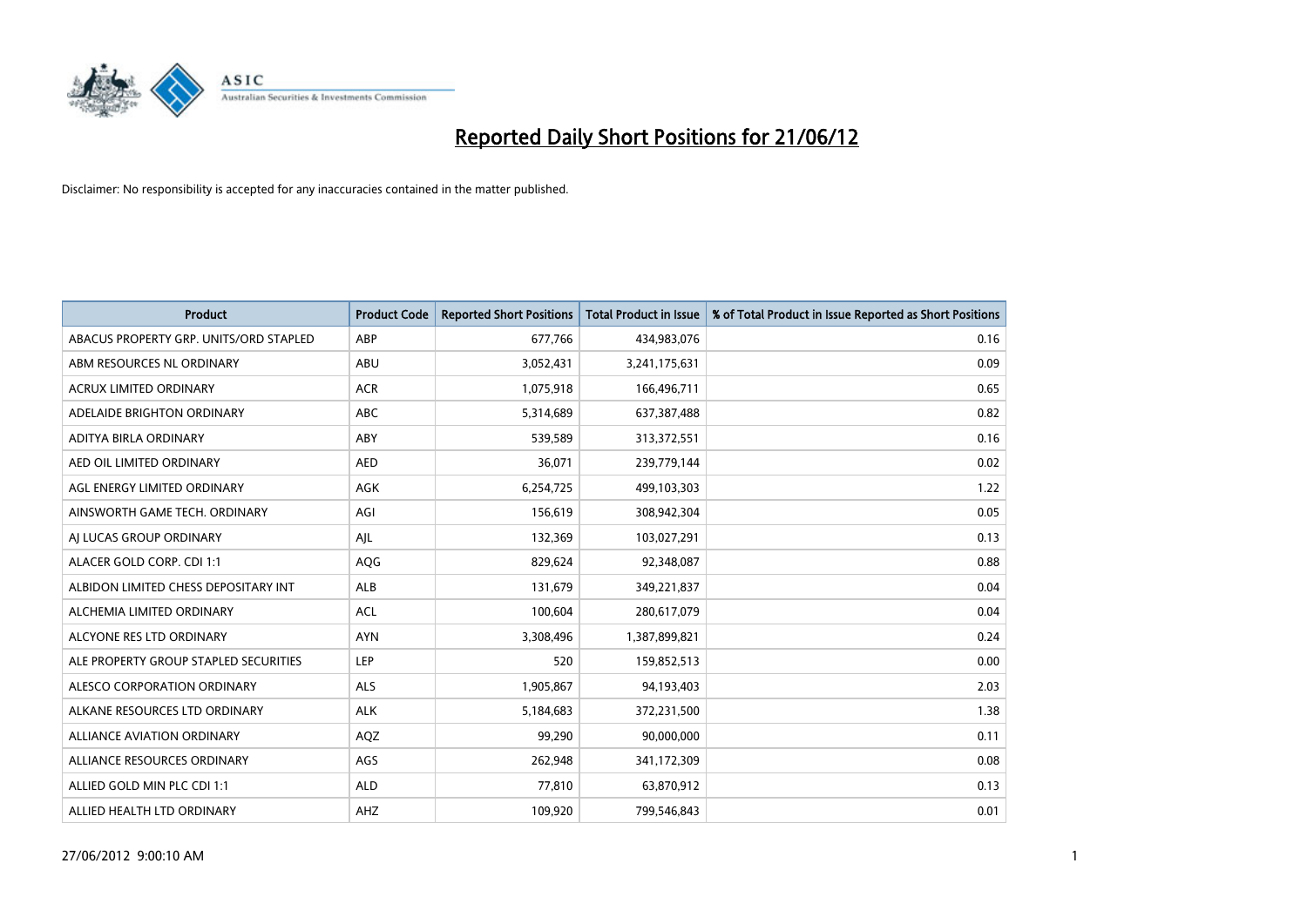

| <b>Product</b>                          | <b>Product Code</b> | <b>Reported Short Positions</b> | <b>Total Product in Issue</b> | % of Total Product in Issue Reported as Short Positions |
|-----------------------------------------|---------------------|---------------------------------|-------------------------------|---------------------------------------------------------|
| ALTONA MINING LTD ORDINARY              | <b>AOH</b>          | 652,034                         | 522,091,038                   | 0.13                                                    |
| ALUMINA LIMITED ORDINARY                | AWC                 | 96,059,825                      | 2,440,196,187                 | 3.91                                                    |
| AMALGAMATED HOLDINGS ORDINARY           | AHD                 | 2,806                           | 157,629,498                   | 0.00                                                    |
| AMCOM TELECOMM, ORDINARY                | AMM                 | 2,000                           | 241,491,904                   | 0.00                                                    |
| AMCOR LIMITED ORDINARY                  | AMC                 | 4,066,087                       | 1,206,684,923                 | 0.33                                                    |
| AMP LIMITED ORDINARY                    | AMP                 | 6,281,982                       | 2,894,931,180                 | 0.21                                                    |
| AMPELLA MINING ORDINARY                 | AMX                 | 3,395,975                       | 240,600,493                   | 1.40                                                    |
| ANSELL LIMITED ORDINARY                 | <b>ANN</b>          | 3,047,267                       | 130,656,668                   | 2.34                                                    |
| ANTARES ENERGY LTD ORDINARY             | <b>AZZ</b>          | 384,758                         | 260,000,000                   | 0.14                                                    |
| ANZ BANKING GRP LTD ORDINARY            | ANZ                 | 11,800,694                      | 2,679,682,754                 | 0.42                                                    |
| APA GROUP STAPLED SECURITIES            | APA                 | 6,740,030                       | 644,485,583                   | 1.05                                                    |
| APN NEWS & MEDIA ORDINARY               | <b>APN</b>          | 21,374,866                      | 649,010,756                   | 3.27                                                    |
| AQUARIUS PLATINUM. ORDINARY             | <b>AOP</b>          | 9,711,980                       | 470,312,578                   | 2.04                                                    |
| AOUILA RESOURCES ORDINARY               | <b>AQA</b>          | 5,982,657                       | 411,804,442                   | 1.43                                                    |
| ARAFURA RESOURCE LTD ORDINARY           | ARU                 | 7,592,470                       | 396,004,144                   | 1.91                                                    |
| ARB CORPORATION ORDINARY                | ARP                 | 45,032                          | 72,481,302                    | 0.07                                                    |
| ARDENT LEISURE GROUP STAPLED SECURITIES | AAD                 | 324,776                         | 334,209,401                   | 0.10                                                    |
| ARISTOCRAT LEISURE ORDINARY             | ALL                 | 17,673,141                      | 550,502,889                   | 3.22                                                    |
| ASCIANO LIMITED ORDINARY                | <b>AIO</b>          | 4,459,130                       | 975,385,664                   | 0.47                                                    |
| ASG GROUP LIMITED ORDINARY              | ASZ                 | 171,842                         | 172,152,079                   | 0.10                                                    |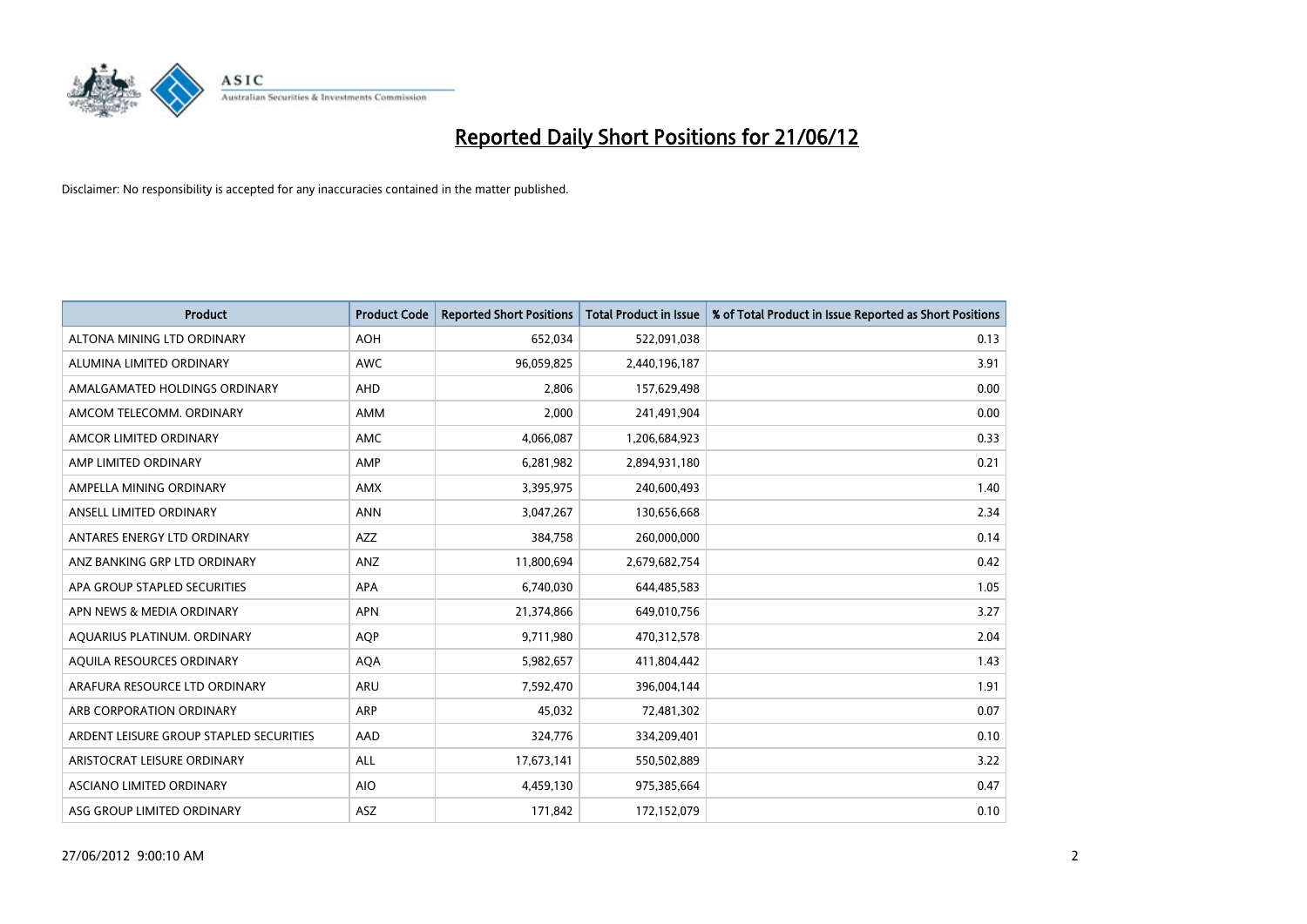

| <b>Product</b>                          | <b>Product Code</b> | <b>Reported Short Positions</b> | <b>Total Product in Issue</b> | % of Total Product in Issue Reported as Short Positions |
|-----------------------------------------|---------------------|---------------------------------|-------------------------------|---------------------------------------------------------|
| ASPEN GROUP ORD/UNITS STAPLED           | <b>APZ</b>          | 196,592                         | 600,507,326                   | 0.03                                                    |
| ASPIRE MINING LTD ORDINARY              | <b>AKM</b>          | 270,129                         | 620,594,556                   | 0.04                                                    |
| ASTRO JAP PROP GROUP STAPLED SECURITIES | AJA                 | 28,911                          | 58,445,002                    | 0.04                                                    |
| ASX LIMITED ORDINARY                    | ASX                 | 3,577,807                       | 175,136,729                   | 2.02                                                    |
| ATLAS IRON LIMITED ORDINARY             | <b>AGO</b>          | 9,667,412                       | 904,580,993                   | 1.06                                                    |
| AUCKLAND INTERNATION ORDINARY           | <b>AIA</b>          | 50,000                          | 1,322,564,489                 | 0.00                                                    |
| <b>AURORA OIL &amp; GAS ORDINARY</b>    | <b>AUT</b>          | 5,954,856                       | 445,458,159                   | 1.33                                                    |
| AUSDRILL LIMITED ORDINARY               | ASL                 | 1,389,769                       | 304,397,289                   | 0.45                                                    |
| AUSENCO LIMITED ORDINARY                | AAX                 | 381,647                         | 123,872,665                   | 0.31                                                    |
| <b>AUSTAL LIMITED ORDINARY</b>          | ASB                 | 194,300                         | 188,193,007                   | 0.10                                                    |
| AUSTBROKERS HOLDINGS ORDINARY           | <b>AUB</b>          | 120                             | 55,999,095                    | 0.00                                                    |
| AUSTIN ENGINEERING ORDINARY             | ANG                 | 20,488                          | 72,314,403                    | 0.02                                                    |
| AUSTRALAND PROPERTY STAPLED SECURITY    | <b>ALZ</b>          | 122,044                         | 576,846,597                   | 0.02                                                    |
| AUSTRALIAN AGRICULT, ORDINARY           | AAC                 | 348,855                         | 312,905,085                   | 0.10                                                    |
| AUSTRALIAN INFRASTR, UNITS/ORDINARY     | <b>AIX</b>          | 11,272,529                      | 620,733,944                   | 1.83                                                    |
| AUSTRALIAN PHARM. ORDINARY              | API                 | 254,289                         | 488,115,883                   | 0.06                                                    |
| AUTOMOTIVE HOLDINGS ORDINARY            | AHE                 | 5,875                           | 260,579,682                   | 0.00                                                    |
| AVIENNINGS LIMITED ORDINARY             | <b>AVJ</b>          | 575,001                         | 274,588,694                   | 0.21                                                    |
| AWE LIMITED ORDINARY                    | <b>AWE</b>          | 1,835,888                       | 521,871,941                   | 0.35                                                    |
| AZIMUTH RES LTD ORDINARY                | <b>AZH</b>          | 1,308,138                       | 401,368,304                   | 0.33                                                    |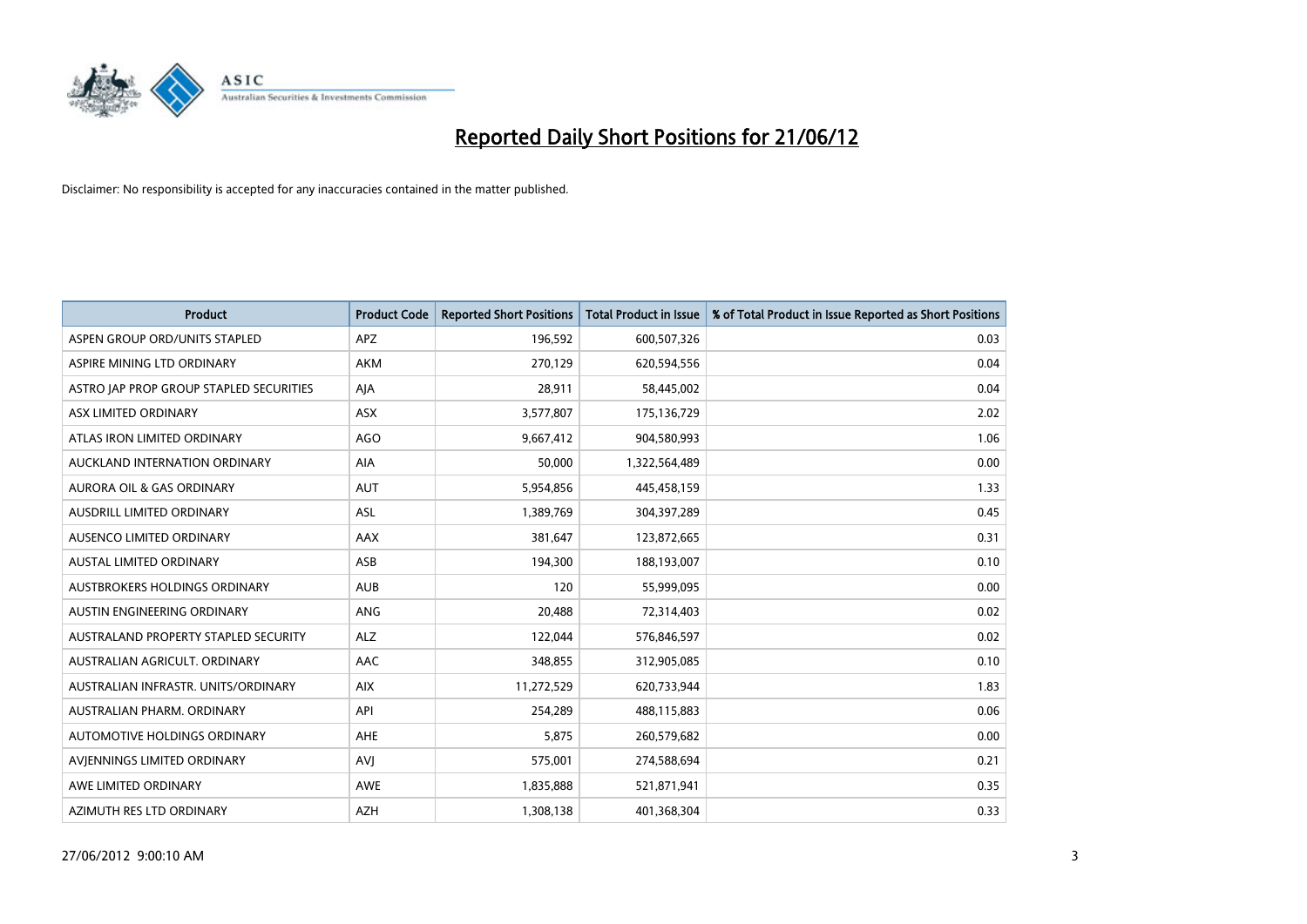

| <b>Product</b>                       | <b>Product Code</b> | <b>Reported Short Positions</b> | <b>Total Product in Issue</b> | % of Total Product in Issue Reported as Short Positions |
|--------------------------------------|---------------------|---------------------------------|-------------------------------|---------------------------------------------------------|
| AZUMAH RESOURCES ORDINARY            | <b>AZM</b>          | 743,919                         | 333,614,096                   | 0.22                                                    |
| BANDANNA ENERGY ORDINARY             | <b>BND</b>          | 3,781,717                       | 528,481,199                   | 0.70                                                    |
| BANK OF QUEENSLAND. ORDINARY         | <b>BOQ</b>          | 10,593,137                      | 308,797,224                   | 3.44                                                    |
| <b>BASE RES LIMITED ORDINARY</b>     | <b>BSE</b>          | 727,920                         | 460,440,029                   | 0.16                                                    |
| <b>BATHURST RESOURCES ORDINARY</b>   | <b>BTU</b>          | 37,442,466                      | 695,747,997                   | 5.38                                                    |
| <b>BC IRON LIMITED ORDINARY</b>      | <b>BCI</b>          | 298,814                         | 103,861,000                   | 0.28                                                    |
| <b>BEACH ENERGY LIMITED ORDINARY</b> | <b>BPT</b>          | 27,107,856                      | 1,255,464,157                 | 2.16                                                    |
| BEADELL RESOURCE LTD ORDINARY        | <b>BDR</b>          | 11,661,447                      | 716,004,752                   | 1.64                                                    |
| BENDIGO AND ADELAIDE ORDINARY        | <b>BEN</b>          | 6,225,758                       | 396,604,957                   | 1.58                                                    |
| BERKELEY RESOURCES ORDINARY          | <b>BKY</b>          | 359,026                         | 179,298,273                   | 0.21                                                    |
| BHP BILLITON LIMITED ORDINARY        | <b>BHP</b>          | 8,693,021                       | 3,211,691,105                 | 0.24                                                    |
| <b>BILLABONG ORDINARY</b>            | <b>BBG</b>          | 25,614,683                      | 257,888,239                   | 9.92                                                    |
| <b>BIOTA HOLDINGS ORDINARY</b>       | <b>BTA</b>          | 1,187,112                       | 182,350,316                   | 0.64                                                    |
| <b>BLACKTHORN RESOURCES ORDINARY</b> | <b>BTR</b>          | 71,248                          | 127,818,000                   | 0.05                                                    |
| <b>BLUESCOPE STEEL LTD ORDINARY</b>  | <b>BSL</b>          | 46,974,326                      | 3,349,185,247                 | 1.39                                                    |
| <b>BOART LONGYEAR ORDINARY</b>       | <b>BLY</b>          | 6,270,727                       | 461,163,412                   | 1.36                                                    |
| <b>BOOM LOGISTICS ORDINARY</b>       | <b>BOL</b>          | 626                             | 468,663,585                   | 0.00                                                    |
| <b>BORAL LIMITED, ORDINARY</b>       | <b>BLD</b>          | 33,124,981                      | 758,572,140                   | 4.37                                                    |
| <b>BRADKEN LIMITED ORDINARY</b>      | <b>BKN</b>          | 2,285,619                       | 168,629,376                   | 1.34                                                    |
| <b>BRAMBLES LIMITED ORDINARY</b>     | <b>BXB</b>          | 5,635,505                       | 1,536,017,062                 | 0.35                                                    |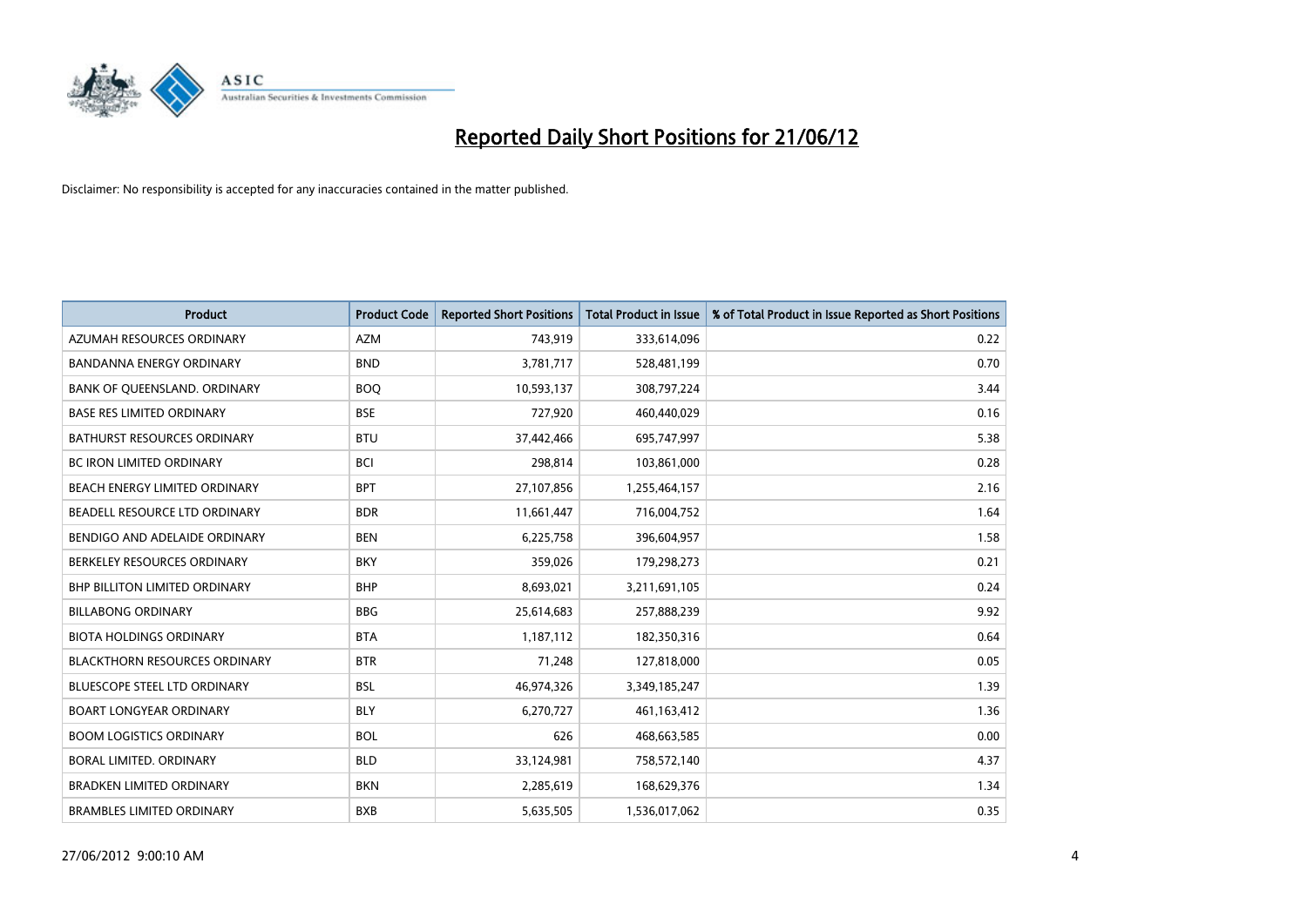

| <b>Product</b>                          | <b>Product Code</b> | <b>Reported Short Positions</b> | <b>Total Product in Issue</b> | % of Total Product in Issue Reported as Short Positions |
|-----------------------------------------|---------------------|---------------------------------|-------------------------------|---------------------------------------------------------|
| BRAMBLES LIMITED RTS 22-JUN-12 FORUS    | <b>BXBR</b>         | 9,123                           | 74,048,788                    | 0.01                                                    |
| BREVILLE GROUP LTD ORDINARY             | <b>BRG</b>          | 5,162                           | 130,095,322                   | 0.00                                                    |
| <b>BRICKWORKS LIMITED ORDINARY</b>      | <b>BKW</b>          | 20,436                          | 147,567,333                   | 0.01                                                    |
| BT INVESTMENT MNGMNT ORDINARY           | <b>BTT</b>          | 238,105                         | 267,906,977                   | 0.09                                                    |
| <b>BURU ENERGY ORDINARY</b>             | <b>BRU</b>          | 9,660,456                       | 251,007,144                   | 3.83                                                    |
| <b>BWP TRUST ORDINARY UNITS</b>         | <b>BWP</b>          | 1,007,128                       | 525,255,093                   | 0.17                                                    |
| CABCHARGE AUSTRALIA ORDINARY            | CAB                 | 2,199,262                       | 120,430,683                   | 1.84                                                    |
| CALTEX AUSTRALIA ORDINARY               | <b>CTX</b>          | 6,044,754                       | 270,000,000                   | 2.22                                                    |
| CAMPBELL BROTHERS ORDINARY              | <b>CPB</b>          | 1,026,356                       | 67,503,411                    | 1.51                                                    |
| CAPE LAMBERT RES LTD ORDINARY           | <b>CFE</b>          | 822,424                         | 689,108,792                   | 0.10                                                    |
| CARABELLA RES LTD ORDINARY              | <b>CLR</b>          | 108,052                         | 133,642,797                   | 0.09                                                    |
| <b>CARBON ENERGY ORDINARY</b>           | <b>CNX</b>          | 77,039                          | 773,949,722                   | 0.01                                                    |
| CARDNO LIMITED ORDINARY                 | CDD                 | 1,313,387                       | 138,103,523                   | 0.96                                                    |
| CARNARVON PETROLEUM ORDINARY            | <b>CVN</b>          | 99,527                          | 694,644,634                   | 0.02                                                    |
| CARSALES.COM LTD ORDINARY               | <b>CRZ</b>          | 28,411,050                      | 233,689,223                   | 12.17                                                   |
| <b>CASH CONVERTERS ORDINARY</b>         | CCV                 | 30,599                          | 379,761,025                   | 0.00                                                    |
| CENTRO RETAIL AUST ORD/UNIT STAPLED SEC | <b>CRF</b>          | 24,678,380                      | 1,340,723,189                 | 1.84                                                    |
| CERAMIC FUEL CELLS ORDINARY             | <b>CFU</b>          | 151,109                         | 1,366,298,863                 | 0.01                                                    |
| CFS RETAIL TRUST GRP STAPLED SECURITIES | <b>CFX</b>          | 48,107,960                      | 2,835,026,953                 | 1.70                                                    |
| <b>CGA MINING LIMITED ORDINARY</b>      | <b>CGX</b>          | 162,700                         | 337,725,726                   | 0.05                                                    |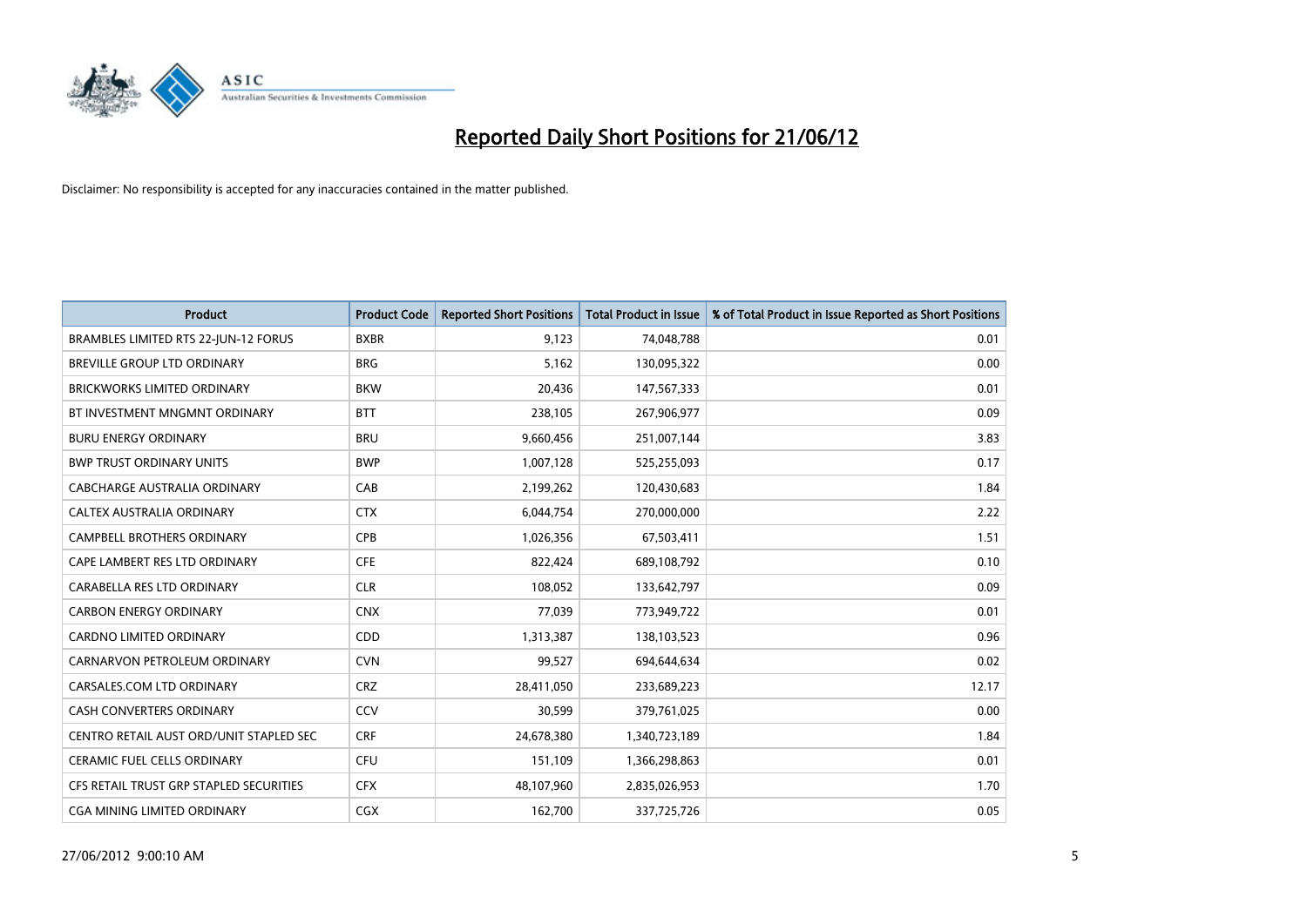

| <b>Product</b>                          | <b>Product Code</b> | <b>Reported Short Positions</b> | <b>Total Product in Issue</b> | % of Total Product in Issue Reported as Short Positions |
|-----------------------------------------|---------------------|---------------------------------|-------------------------------|---------------------------------------------------------|
| CHALLENGER DIV.PRO. STAPLED UNITS       | <b>CDI</b>          | 635,298                         | 860,977,302                   | 0.07                                                    |
| CHALLENGER INFRAST. STAPLED UNITS       | <b>CIF</b>          | 780,341                         | 316,223,785                   | 0.24                                                    |
| <b>CHALLENGER LIMITED ORDINARY</b>      | <b>CGF</b>          | 10,984,866                      | 544,827,710                   | 2.02                                                    |
| CHARTER HALL GROUP STAPLED US PROHIBIT. | <b>CHC</b>          | 145,648                         | 296,846,225                   | 0.05                                                    |
| <b>CHARTER HALL RETAIL UNITS</b>        | <b>COR</b>          | 984,206                         | 299,628,571                   | 0.33                                                    |
| <b>CHORUS LIMITED ORDINARY</b>          | CNU                 | 1,135,835                       | 385,082,123                   | 0.29                                                    |
| CITIGOLD CORP LTD ORDINARY              | <b>CTO</b>          | 1,355,317                       | 1,105,078,301                 | 0.12                                                    |
| <b>CLOUGH LIMITED ORDINARY</b>          | <b>CLO</b>          | 164,507                         | 773,490,454                   | 0.01                                                    |
| <b>CNPR GRP UNITS/ORD STAPLED</b>       | <b>CNP</b>          | 2,537                           | 972,414,514                   | 0.00                                                    |
| COAL OF AFRICA LTD ORDINARY             | <b>CZA</b>          | 234,495                         | 662,484,573                   | 0.03                                                    |
| COALSPUR MINES LTD ORDINARY             | <b>CPL</b>          | 12,175,250                      | 620,729,899                   | 1.94                                                    |
| <b>COBAR CONSOLIDATED ORDINARY</b>      | CCU                 | 240,568                         | 210,101,187                   | 0.10                                                    |
| COCA-COLA AMATIL ORDINARY               | <b>CCL</b>          | 8,849,787                       | 761,319,007                   | 1.17                                                    |
| <b>COCHLEAR LIMITED ORDINARY</b>        | <b>COH</b>          | 6,181,251                       | 56,929,432                    | 10.83                                                   |
| <b>COCKATOO COAL ORDINARY</b>           | <b>COK</b>          | 16,525,701                      | 1,016,746,908                 | 1.61                                                    |
| <b>COFFEY INTERNATIONAL ORDINARY</b>    | <b>COF</b>          | 216,799                         | 255,833,165                   | 0.08                                                    |
| <b>COKAL LTD ORDINARY</b>               | <b>CKA</b>          | 59,385                          | 411,046,892                   | 0.01                                                    |
| <b>COLLINS FOODS LTD ORDINARY</b>       | <b>CKF</b>          | 33,988                          | 93,000,003                    | 0.04                                                    |
| COMMONWEALTH BANK, ORDINARY             | <b>CBA</b>          | 33,323,586                      | 1,592,154,780                 | 2.03                                                    |
| COMMONWEALTH PROP ORDINARY UNITS        | <b>CPA</b>          | 17,517,172                      | 2,347,003,413                 | 0.74                                                    |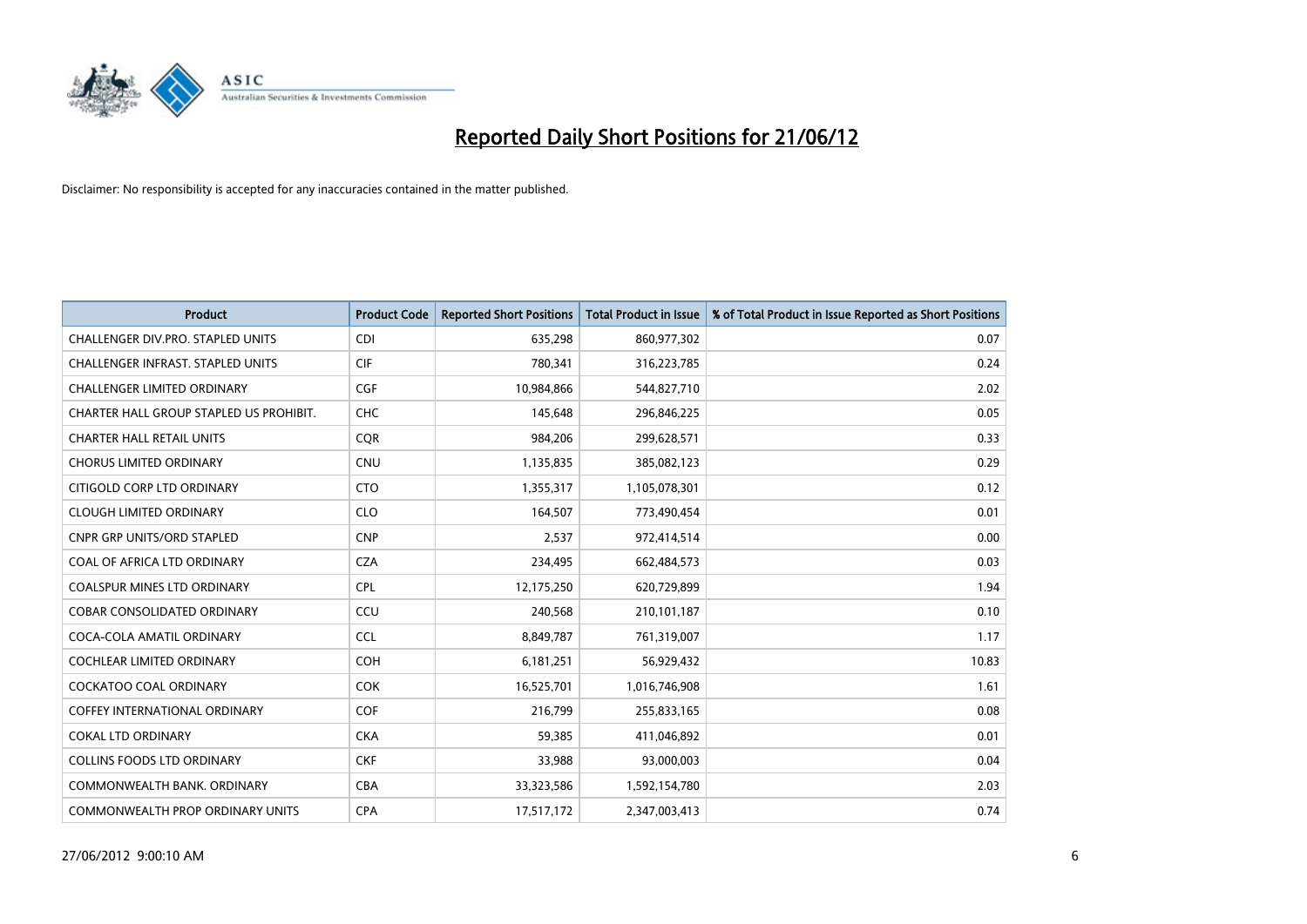

| <b>Product</b>                          | <b>Product Code</b> | <b>Reported Short Positions</b> | <b>Total Product in Issue</b> | % of Total Product in Issue Reported as Short Positions |
|-----------------------------------------|---------------------|---------------------------------|-------------------------------|---------------------------------------------------------|
| <b>COMPASS RESOURCES ORDINARY</b>       | <b>CMR</b>          | 7,472                           | 1,403,744,100                 | 0.00                                                    |
| COMPUTERSHARE LTD ORDINARY              | <b>CPU</b>          | 4,831,276                       | 555,664,059                   | 0.89                                                    |
| CONSOLIDATED MEDIA, ORDINARY            | <b>CMI</b>          | 1,979,552                       | 561,834,996                   | 0.36                                                    |
| CONTINENTAL COAL LTD ORDINARY           | CCC                 | 408.148                         | 430,742,398                   | 0.09                                                    |
| <b>COOPER ENERGY LTD ORDINARY</b>       | <b>COE</b>          | 866,809                         | 292,791,528                   | 0.29                                                    |
| <b>CREDIT CORP GROUP ORDINARY</b>       | <b>CCP</b>          | 32,876                          | 45,571,114                    | 0.07                                                    |
| <b>CROMWELL PROP STAPLED SECURITIES</b> | <b>CMW</b>          | 4,029                           | 1,169,688,943                 | 0.00                                                    |
| <b>CROWN LIMITED ORDINARY</b>           | <b>CWN</b>          | 4,071,080                       | 728,394,185                   | 0.55                                                    |
| <b>CSG LIMITED ORDINARY</b>             | CSV                 | 840,676                         | 282,567,499                   | 0.29                                                    |
| <b>CSL LIMITED ORDINARY</b>             | <b>CSL</b>          | 4,403,795                       | 510,373,491                   | 0.85                                                    |
| <b>CSR LIMITED ORDINARY</b>             | <b>CSR</b>          | 35,964,568                      | 506,000,315                   | 7.12                                                    |
| <b>CUDECO LIMITED ORDINARY</b>          | CDU                 | 4,795,867                       | 189, 185, 878                 | 2.53                                                    |
| CUE ENERGY RESOURCE ORDINARY            | <b>CUE</b>          | 3,068,033                       | 698,119,720                   | 0.44                                                    |
| DART ENERGY LTD ORDINARY                | <b>DTE</b>          | 17,026,838                      | 768,645,654                   | 2.19                                                    |
| DAVID JONES LIMITED ORDINARY            | <b>DJS</b>          | 53,890,890                      | 528,655,600                   | 10.18                                                   |
| <b>DECMIL GROUP LIMITED ORDINARY</b>    | <b>DCG</b>          | 417,740                         | 166,492,757                   | 0.25                                                    |
| DEXUS PROPERTY GROUP STAPLED UNITS      | <b>DXS</b>          | 12,633,080                      | 4,839,024,176                 | 0.25                                                    |
| DISCOVERY METALS LTD ORDINARY           | <b>DML</b>          | 13,664,972                      | 442,128,231                   | 3.06                                                    |
| DOMINO PIZZA ENTERPR ORDINARY           | <b>DMP</b>          | 425,871                         | 69,899,674                    | 0.61                                                    |
| DORAY MINERALS LTD ORDINARY             | <b>DRM</b>          | 29,962                          | 81,162,275                    | 0.04                                                    |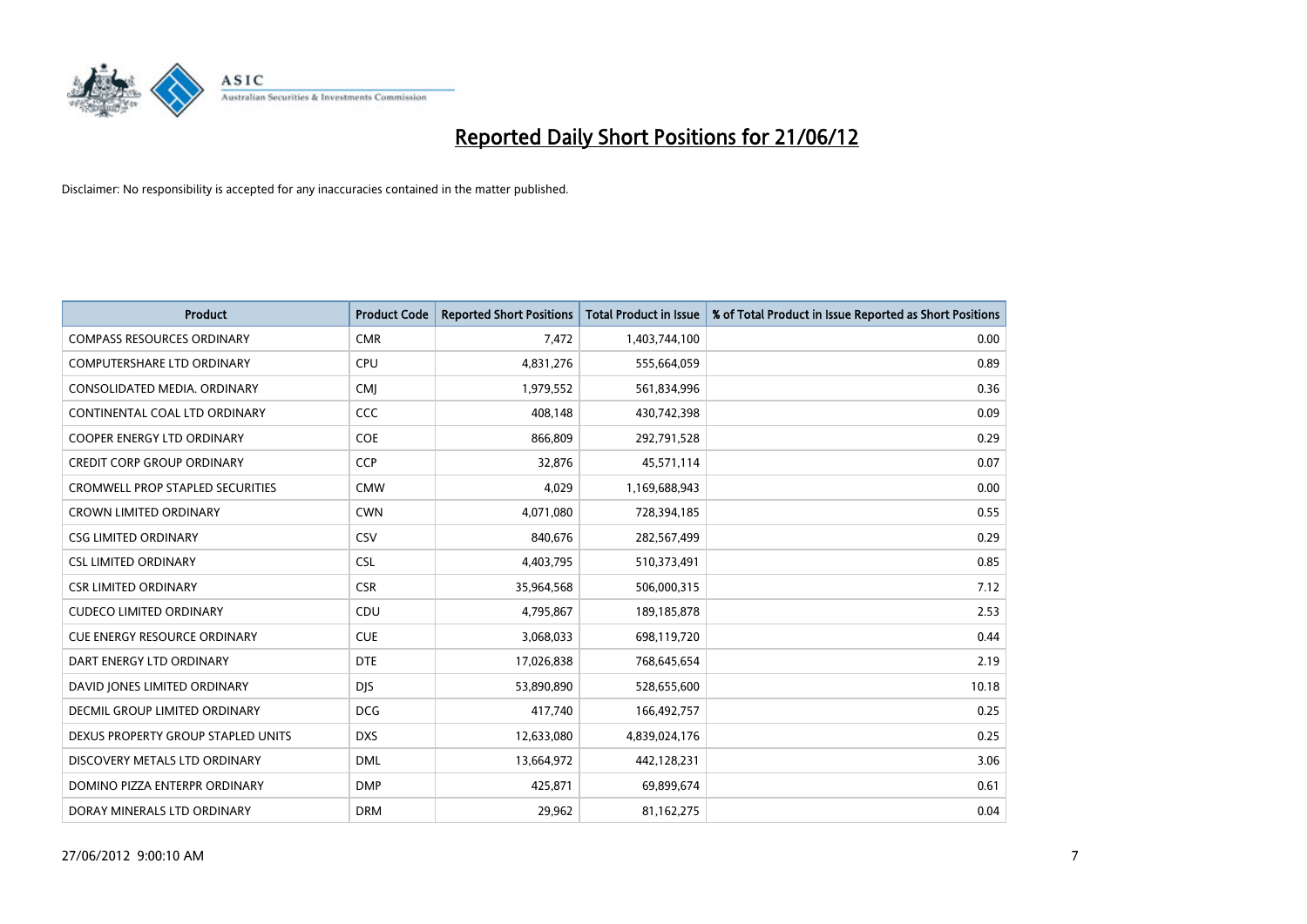

| <b>Product</b>                       | <b>Product Code</b> | <b>Reported Short Positions</b> | <b>Total Product in Issue</b> | % of Total Product in Issue Reported as Short Positions |
|--------------------------------------|---------------------|---------------------------------|-------------------------------|---------------------------------------------------------|
| DOWNER EDI LIMITED ORDINARY          | <b>DOW</b>          | 7,166,519                       | 429,100,296                   | 1.66                                                    |
| DRILLSEARCH ENERGY ORDINARY          | <b>DLS</b>          | 4,937,788                       | 337,449,196                   | 1.46                                                    |
| DUET GROUP STAPLED US PROHIBIT.      | <b>DUE</b>          | 4,157,716                       | 1,109,831,386                 | 0.39                                                    |
| DULUXGROUP LIMITED ORDINARY          | <b>DLX</b>          | 10,080,882                      | 368,984,902                   | 2.74                                                    |
| <b>DWS LTD ORDINARY</b>              | <b>DWS</b>          | 1,850                           | 132,362,763                   | 0.00                                                    |
| ECHO ENTERTAINMENT ORDINARY          | EGP                 | 49,900,370                      | 688,019,737                   | 7.24                                                    |
| <b>ELDERS LIMITED ORDINARY</b>       | <b>ELD</b>          | 17,991,047                      | 448,598,480                   | 4.01                                                    |
| ELDORADO GOLD CORP CDI 1:1           | EAU                 | 43,286                          | 7,221,936                     | 0.60                                                    |
| ELEMENTAL MINERALS ORDINARY          | <b>ELM</b>          | 423,704                         | 243,614,280                   | 0.16                                                    |
| ELEMENTOS LIMITED ORDINARY           | <b>ELT</b>          | 16                              | 82,383,526                    | 0.00                                                    |
| <b>EMECO HOLDINGS ORDINARY</b>       | EHL                 | 3,702,282                       | 631,237,586                   | 0.59                                                    |
| <b>ENDEAVOUR MIN CORP CDI 1:1</b>    | <b>EVR</b>          | 33,919                          | 117,438,458                   | 0.02                                                    |
| ENERGY RESOURCES ORDINARY 'A'        | <b>ERA</b>          | 10,304,244                      | 517,725,062                   | 1.99                                                    |
| <b>ENERGY WORLD CORPOR, ORDINARY</b> | <b>EWC</b>          | 17,436,853                      | 1,734,166,672                 | 1.00                                                    |
| <b>ENVESTRA LIMITED ORDINARY</b>     | <b>ENV</b>          | 17,309,876                      | 1,572,392,111                 | 1.07                                                    |
| EQUATORIAL RES LTD ORDINARY          | EQX                 | 156,259                         | 117,235,353                   | 0.14                                                    |
| EUREKA ENERGY LTD ORDINARY           | EKA                 | 1,256,942                       | 237,764,050                   | 0.53                                                    |
| EVOLUTION MINING LTD ORDINARY        | <b>EVN</b>          | 2,096,949                       | 707,105,713                   | 0.29                                                    |
| <b>EXCO RESOURCES LTD ORDINARY</b>   | EXS                 | 50,060                          | 356,044,187                   | 0.01                                                    |
| FAIRFAX MEDIA LTD ORDINARY           | <b>FXJ</b>          | 330,085,406                     | 2,351,955,725                 | 14.02                                                   |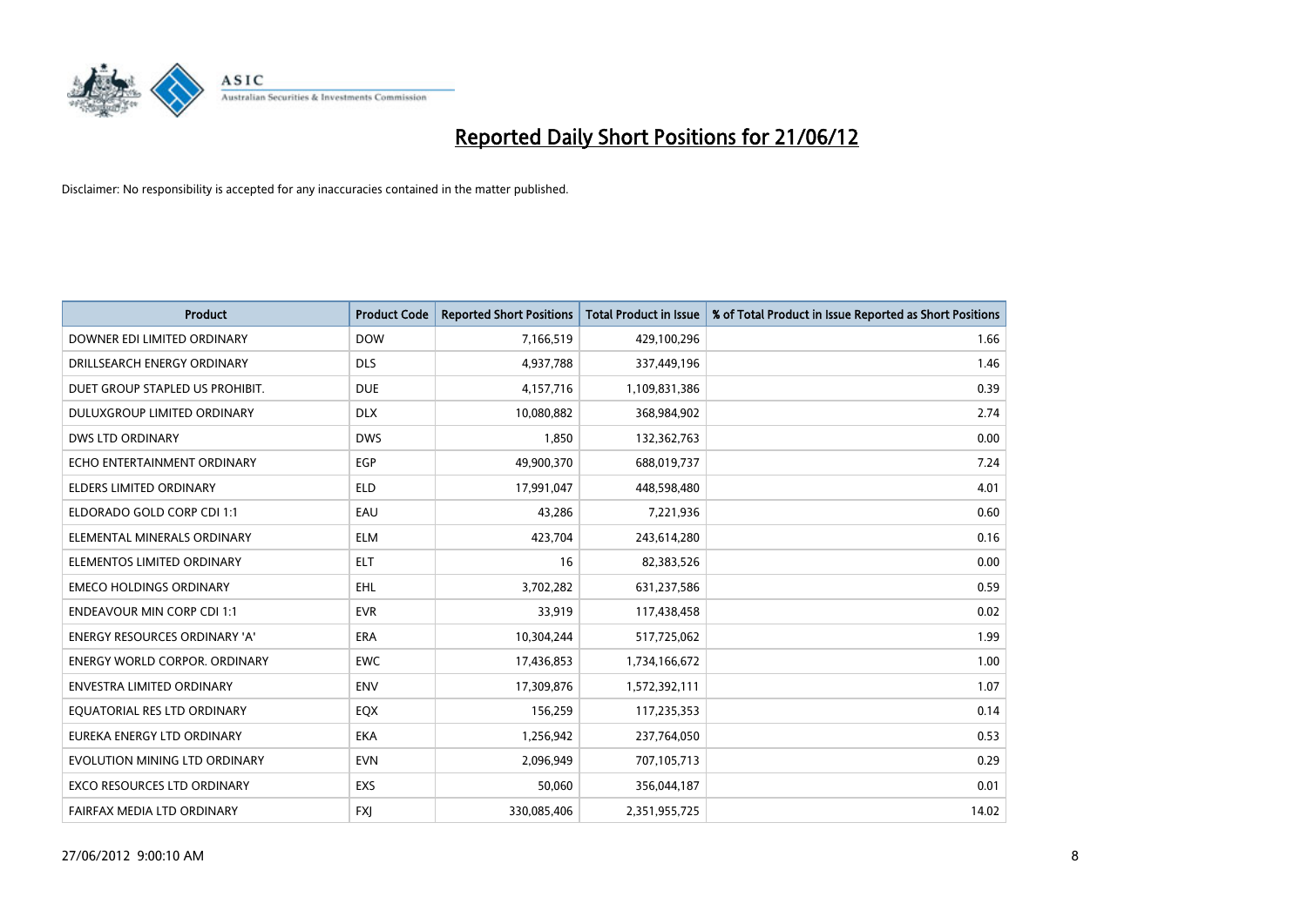

| <b>Product</b>                        | <b>Product Code</b> | <b>Reported Short Positions</b> | <b>Total Product in Issue</b> | % of Total Product in Issue Reported as Short Positions |
|---------------------------------------|---------------------|---------------------------------|-------------------------------|---------------------------------------------------------|
| <b>FAR LTD ORDINARY</b>               | <b>FAR</b>          | 21,000,000                      | 2,499,846,742                 | 0.84                                                    |
| FISHER & PAYKEL APP. ORDINARY         | <b>FPA</b>          | 26,000                          | 724,235,162                   | 0.00                                                    |
| FISHER & PAYKEL H. ORDINARY           | <b>FPH</b>          | 19,000                          | 530,053,399                   | 0.00                                                    |
| FKP PROPERTY GROUP STAPLED SECURITIES | <b>FKP</b>          | 34,136,445                      | 1,211,033,858                 | 2.83                                                    |
| FLEETWOOD CORP ORDINARY               | <b>FWD</b>          | 97,212                          | 59,217,793                    | 0.16                                                    |
| FLETCHER BUILDING ORDINARY            | <b>FBU</b>          | 9,113,213                       | 682,866,936                   | 1.33                                                    |
| <b>FLEXIGROUP LIMITED ORDINARY</b>    | <b>FXL</b>          | 34,757                          | 282,113,791                   | 0.00                                                    |
| FLIGHT CENTRE ORDINARY                | <b>FLT</b>          | 12,133,924                      | 100,039,833                   | 12.11                                                   |
| FLINDERS MINES LTD ORDINARY           | <b>FMS</b>          | 644,531                         | 1,821,300,404                 | 0.04                                                    |
| <b>FOCUS MINERALS LTD ORDINARY</b>    | <b>FML</b>          | 559,408                         | 4,320,773,701                 | 0.01                                                    |
| FORGE GROUP LIMITED ORDINARY          | FGE                 | 357,714                         | 86,169,014                    | 0.40                                                    |
| <b>FORTESCUE METALS GRP ORDINARY</b>  | <b>FMG</b>          | 163,365,787                     | 3,113,798,659                 | 5.24                                                    |
| <b>G.U.D. HOLDINGS ORDINARY</b>       | GUD                 | 1,044,200                       | 70,803,455                    | 1.48                                                    |
| <b>G8 EDUCATION LIMITED ORDINARY</b>  | GEM                 | $\overline{2}$                  | 203,770,273                   | 0.00                                                    |
| <b>GALAXY RESOURCES ORDINARY</b>      | <b>GXY</b>          | 8,415,921                       | 364,425,203                   | 2.29                                                    |
| <b>GEODYNAMICS LIMITED ORDINARY</b>   | GDY                 | 850                             | 406,452,608                   | 0.00                                                    |
| <b>GINDALBIE METALS LTD ORDINARY</b>  | GBG                 | 42,855,835                      | 1,247,487,454                 | 3.43                                                    |
| <b>GLOBAL CONSTRUCTION ORDINARY</b>   | GCS                 | 10,000                          | 116,464,741                   | 0.01                                                    |
| <b>GLOUCESTER COAL ORDINARY</b>       | GCL                 | 1,145,941                       | 218,727,665                   | 0.52                                                    |
| <b>GOLD ONE INT LTD ORDINARY</b>      | GDO                 | 1,478                           | 1,416,394,761                 | 0.00                                                    |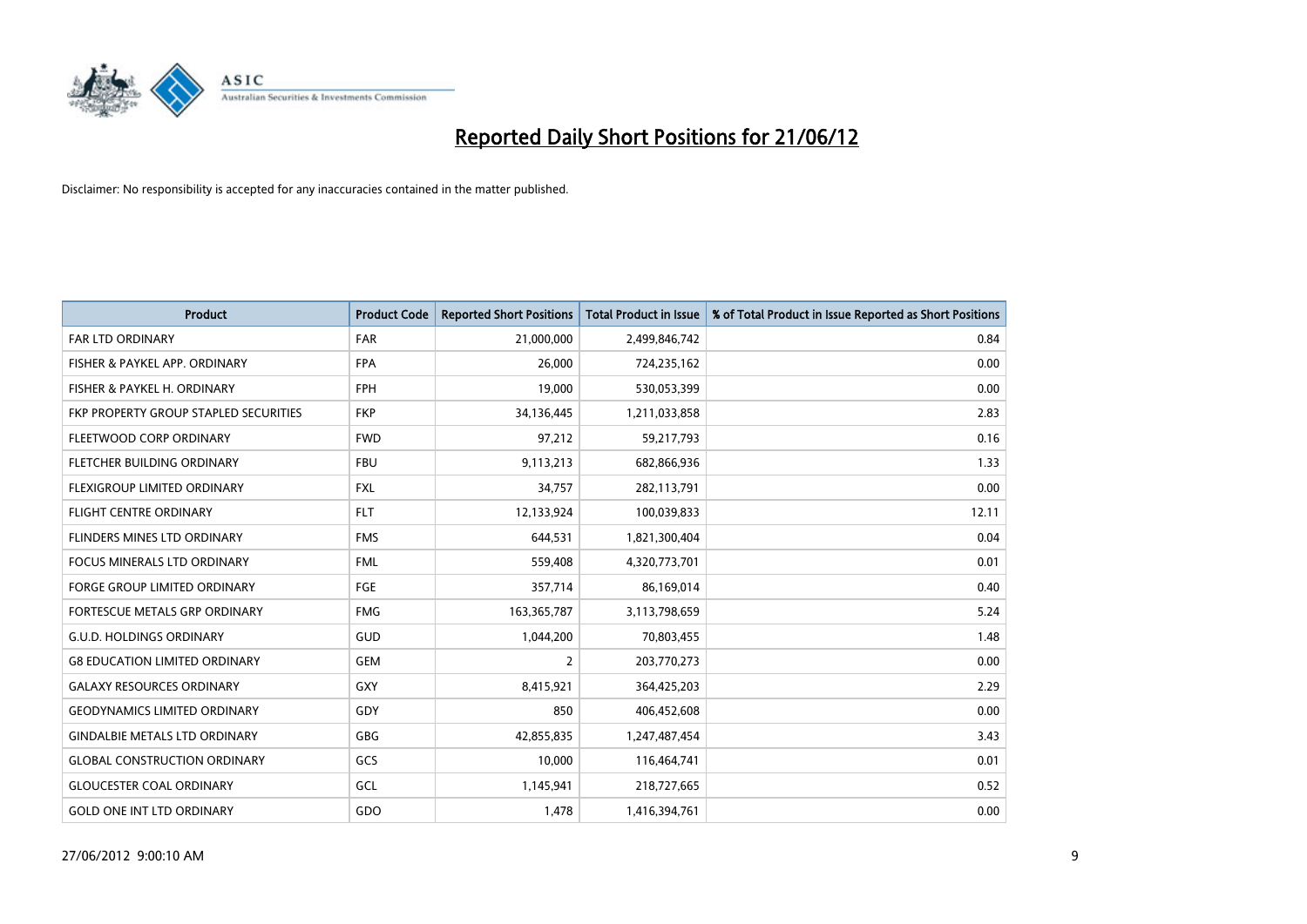

| <b>Product</b>                                   | <b>Product Code</b> | <b>Reported Short Positions</b> | <b>Total Product in Issue</b> | % of Total Product in Issue Reported as Short Positions |
|--------------------------------------------------|---------------------|---------------------------------|-------------------------------|---------------------------------------------------------|
| <b>GOLD ROAD RES LTD ORDINARY</b>                | GOR                 | 158,619                         | 389,975,665                   | 0.05                                                    |
| <b>GOODMAN FIELDER, ORDINARY</b>                 | GFF                 | 37,381,991                      | 1,955,559,207                 | 1.91                                                    |
| <b>GOODMAN GROUP STAPLED US PROHIBIT.</b>        | <b>GMG</b>          | 13,511,872                      | 1,549,551,920                 | 0.86                                                    |
| <b>GPT GROUP STAPLED SEC.</b>                    | GPT                 | 4,811,311                       | 1,775,596,199                 | 0.25                                                    |
| <b>GR ENGINEERING LTD ORDINARY</b>               | <b>GNG</b>          | 60                              | 150,000,000                   | 0.00                                                    |
| <b>GRAINCORP LIMITED A CLASS ORDINARY</b>        | <b>GNC</b>          | 743,386                         | 198,318,900                   | 0.37                                                    |
| <b>GRANGE RESOURCES. ORDINARY</b>                | GRR                 | 3,278,317                       | 1,154,766,592                 | 0.28                                                    |
| <b>GREENLAND MIN EN LTD ORDINARY</b>             | GGG                 | 3,815,693                       | 416,390,488                   | 0.91                                                    |
| <b>GROWTHPOINT PROPERTY ORD/UNIT STAPLED SEC</b> | GOZ                 | 124,754                         | 291,904,374                   | 0.05                                                    |
| <b>GRYPHON MINERALS LTD ORDINARY</b>             | GRY                 | 9,250,353                       | 348,264,983                   | 2.67                                                    |
| <b>GUILDFORD COAL LTD ORDINARY</b>               | <b>GUF</b>          | 1,989,089                       | 276,867,530                   | 0.72                                                    |
| <b>GUIARAT NRE COAL LTD ORDINARY</b>             | <b>GNM</b>          | 665,384                         | 993,137,858                   | 0.07                                                    |
| <b>GUNNS LIMITED ORDINARY</b>                    | <b>GNS</b>          | 74,495,950                      | 848,401,559                   | 8.76                                                    |
| <b>GWA GROUP LTD ORDINARY</b>                    | <b>GWA</b>          | 17,806,995                      | 302,005,514                   | 5.90                                                    |
| HARVEY NORMAN ORDINARY                           | <b>HVN</b>          | 98,944,222                      | 1,062,316,784                 | 9.29                                                    |
| HASTIE GROUP LIMITED ORDINARY                    | <b>HST</b>          | 233,914                         | 137,353,504                   | 0.17                                                    |
| HASTINGS DIVERSIFIED STAPLED SECURITY            | <b>HDF</b>          | 878,938                         | 530,001,072                   | 0.17                                                    |
| HAVILAH RESOURCES NL ORDINARY                    | <b>HAV</b>          | 126,344                         | 101,311,223                   | 0.12                                                    |
| <b>HENDERSON GROUP CDI 1:1</b>                   | <b>HGG</b>          | 4,318,370                       | 701,518,485                   | 0.62                                                    |
| HEA HOLDINGS LIMITED ORDINARY                    | <b>HFA</b>          | 3,809                           | 117,332,831                   | 0.00                                                    |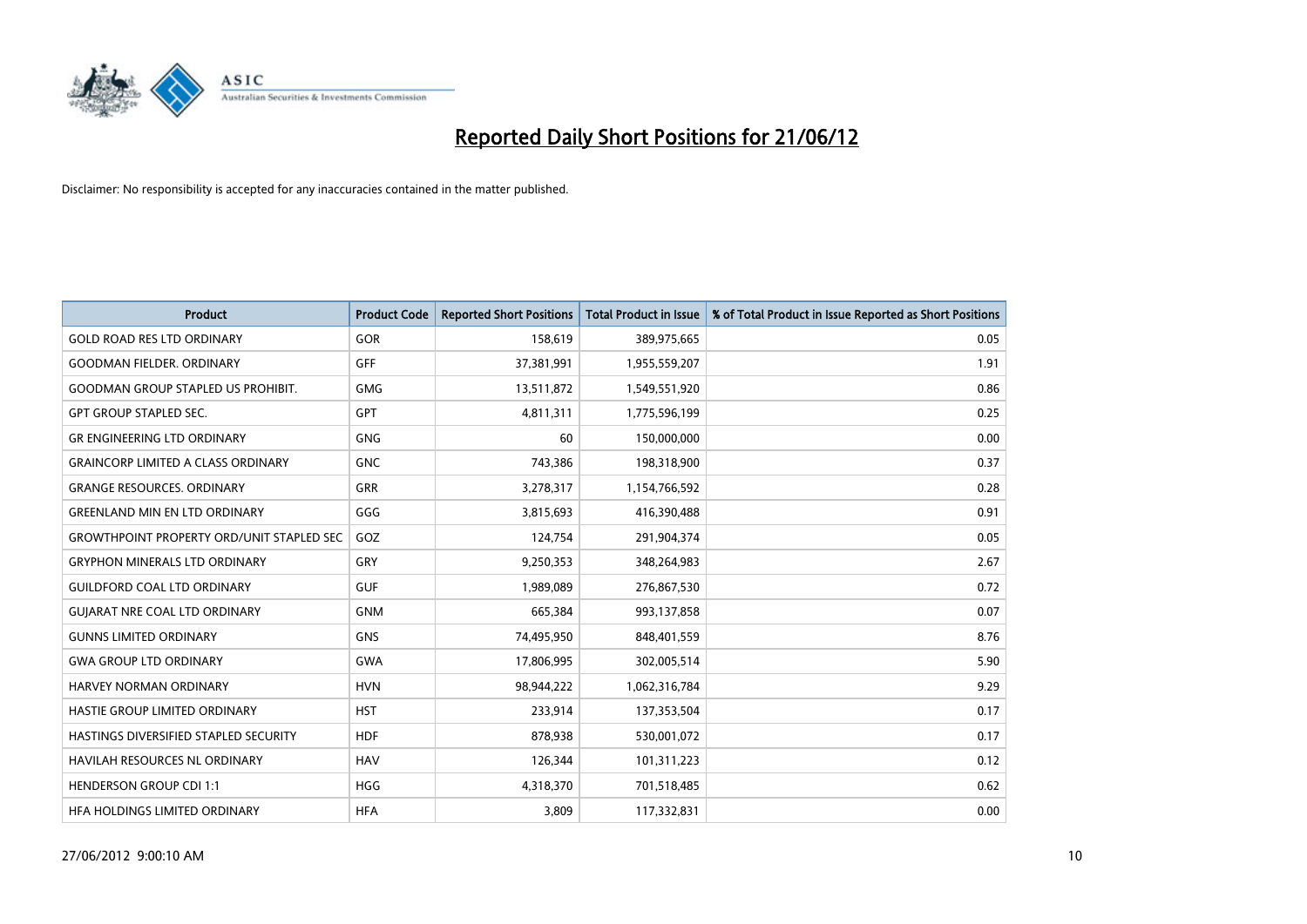

| <b>Product</b>                         | <b>Product Code</b> | <b>Reported Short Positions</b> | <b>Total Product in Issue</b> | % of Total Product in Issue Reported as Short Positions |
|----------------------------------------|---------------------|---------------------------------|-------------------------------|---------------------------------------------------------|
| <b>HIGHLANDS PACIFIC ORDINARY</b>      | <b>HIG</b>          | 68,520                          | 686,202,481                   | 0.01                                                    |
| HILLGROVE RES LTD ORDINARY             | <b>HGO</b>          | 4,853,522                       | 793,698,575                   | 0.62                                                    |
| HILLS HOLDINGS LTD ORDINARY            | <b>HIL</b>          | 2,993,153                       | 246,500,444                   | 1.22                                                    |
| HORIZON OIL LIMITED ORDINARY           | <b>HZN</b>          | 27,709,449                      | 1,130,811,515                 | 2.44                                                    |
| <b>IINET LIMITED ORDINARY</b>          | <b>IIN</b>          | 122,575                         | 160,968,847                   | 0.06                                                    |
| <b>ILUKA RESOURCES ORDINARY</b>        | <b>ILU</b>          | 40,059,767                      | 418,700,517                   | 9.54                                                    |
| <b>IMDEX LIMITED ORDINARY</b>          | <b>IMD</b>          | 331,437                         | 208,250,426                   | 0.17                                                    |
| IMF (AUSTRALIA) LTD ORDINARY           | <b>IMF</b>          | 131,435                         | 123,828,193                   | 0.10                                                    |
| <b>INCITEC PIVOT ORDINARY</b>          | IPL                 | 5,886,506                       | 1,628,730,107                 | 0.35                                                    |
| <b>INDEPENDENCE GROUP ORDINARY</b>     | <b>IGO</b>          | 10,889,550                      | 232,882,535                   | 4.64                                                    |
| INDOPHIL RESOURCES ORDINARY            | <b>IRN</b>          | 862,499                         | 1,203,146,194                 | 0.06                                                    |
| <b>INDUSTREA LIMITED ORDINARY</b>      | <b>IDL</b>          | 524,778                         | 370,268,218                   | 0.15                                                    |
| INFIGEN ENERGY STAPLED SECURITIES      | <b>IFN</b>          | 5,706,229                       | 762,265,972                   | 0.77                                                    |
| <b>INSURANCE AUSTRALIA ORDINARY</b>    | IAG                 | 4,649,722                       | 2,079,034,021                 | 0.20                                                    |
| INTEGRA MINING LTD, ORDINARY           | <b>IGR</b>          | 4,608,910                       | 846,343,881                   | 0.55                                                    |
| <b>INTREPID MINES ORDINARY</b>         | IAU                 | 11,393,065                      | 525,885,308                   | 2.16                                                    |
| INVESTA OFFICE FUND STAPLED SECURITIES | IOF                 | 2,219,214                       | 614,047,458                   | 0.36                                                    |
| <b>INVOCARE LIMITED ORDINARY</b>       | IVC.                | 3,331,817                       | 110,030,298                   | 3.03                                                    |
| <b>ION LIMITED ORDINARY</b>            | <b>ION</b>          | 164,453                         | 256,365,105                   | 0.06                                                    |
| <b>IOOF HOLDINGS LTD ORDINARY</b>      | IFL                 | 1,052,656                       | 229,794,395                   | 0.44                                                    |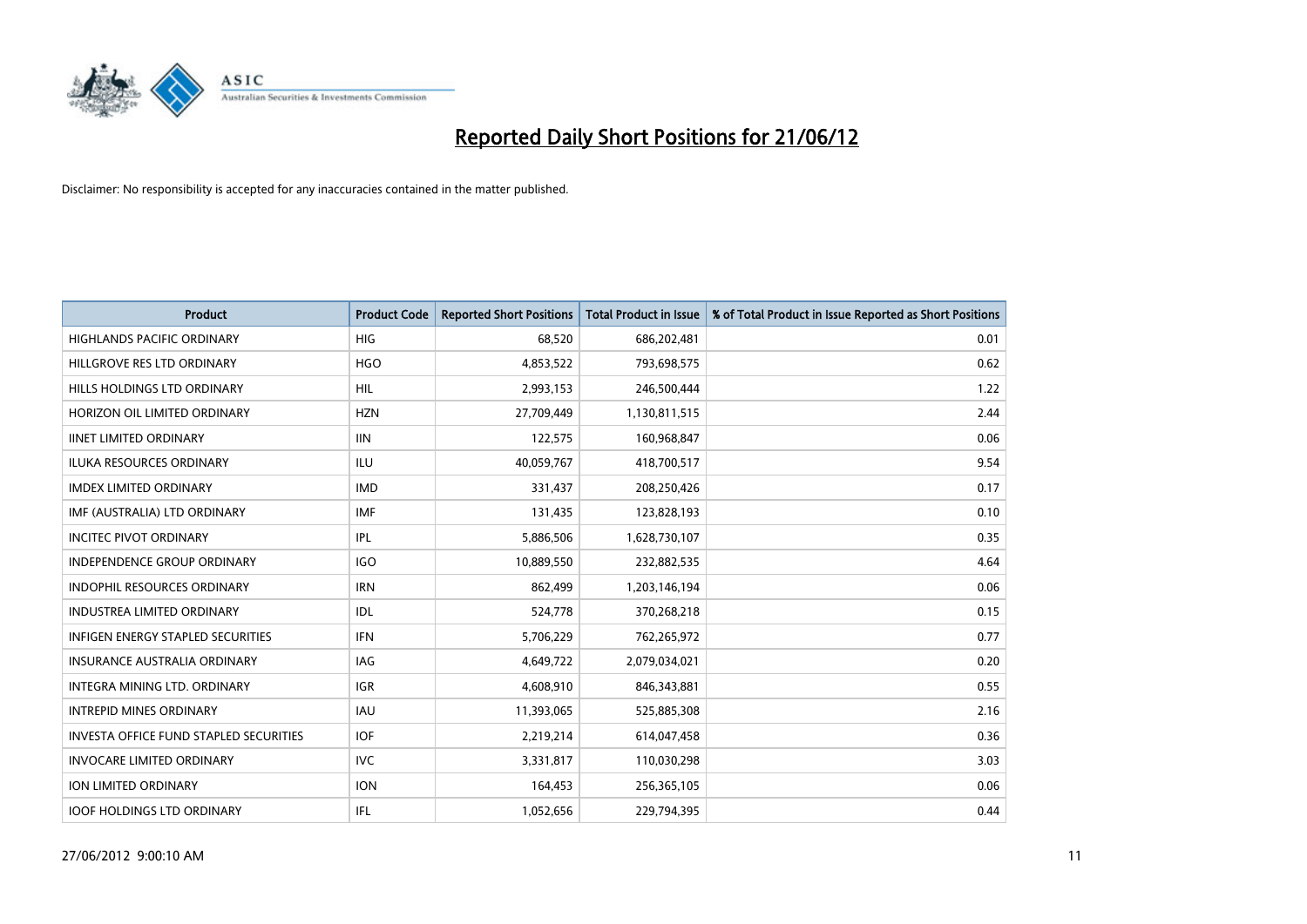

| <b>Product</b>                            | <b>Product Code</b> | <b>Reported Short Positions</b> | <b>Total Product in Issue</b> | % of Total Product in Issue Reported as Short Positions |
|-------------------------------------------|---------------------|---------------------------------|-------------------------------|---------------------------------------------------------|
| <b>IPROPERTY GROUP LTD ORDINARY</b>       | <b>IPP</b>          | 440,000                         | 179,879,862                   | 0.24                                                    |
| <b>IRESS LIMITED ORDINARY</b>             | <b>IRE</b>          | 2,972,997                       | 127,036,010                   | 2.33                                                    |
| <b>IRON ORE HOLDINGS ORDINARY</b>         | <b>IOH</b>          | 54,961                          | 165,912,170                   | 0.03                                                    |
| ISHARES MSCI AUS 200 ISHARES MSCI AUS 200 | <b>IOZ</b>          | 52,237                          | 4,352,373                     | 1.20                                                    |
| ISHARES S&P HIGH DIV ISHARES S&P HIGH DIV | <b>IHD</b>          | 9,033                           | 2,903,027                     | 0.31                                                    |
| ISHARES SMALL ORDS ISHARES SMALL ORDS     | <b>ISO</b>          | 419,055                         | 5,703,165                     | 7.35                                                    |
| <b>IVANHOE AUSTRALIA ORDINARY</b>         | <b>IVA</b>          | 3,006,628                       | 553,921,745                   | 0.52                                                    |
| JAMES HARDIE INDUST CHESS DEPOSITARY INT  | <b>IHX</b>          | 12,450,194                      | 437,938,350                   | 2.82                                                    |
| <b>JB HI-FI LIMITED ORDINARY</b>          | <b>IBH</b>          | 21,767,168                      | 98,850,643                    | 22.03                                                   |
| <b>JUPITER MINES ORDINARY</b>             | <b>IMS</b>          | 545                             | 1,806,834,044                 | 0.00                                                    |
| <b>KAGARA LTD ORDINARY</b>                | KZL                 | 3,475,166                       | 798,953,117                   | 0.42                                                    |
| KANGAROO RES LTD ORDINARY                 | <b>KRL</b>          | 183,733                         | 3,434,430,012                 | 0.00                                                    |
| KAROON GAS AUSTRALIA ORDINARY             | <b>KAR</b>          | 626,670                         | 221,420,769                   | 0.28                                                    |
| KASBAH RESOURCES ORDINARY                 | <b>KAS</b>          | 51,151                          | 395,412,596                   | 0.01                                                    |
| KATHMANDU HOLD LTD ORDINARY               | <b>KMD</b>          | 2,928,318                       | 200,000,000                   | 1.46                                                    |
| <b>KBL MINING LIMITED ORDINARY</b>        | <b>KBL</b>          | 1,820                           | 283,921,456                   | 0.00                                                    |
| KENTOR GOLD LIMITED ORDINARY              | KGL                 | 290                             | 106,209,874                   | 0.00                                                    |
| <b>KEYBRIDGE CAPITAL ORDINARY</b>         | <b>KBC</b>          | $\mathbf{1}$                    | 172,070,564                   | 0.00                                                    |
| KINGSGATE CONSOLID. ORDINARY              | <b>KCN</b>          | 5,222,602                       | 151,263,789                   | 3.47                                                    |
| KINGSROSE MINING LTD ORDINARY             | <b>KRM</b>          | 162,342                         | 287,578,777                   | 0.04                                                    |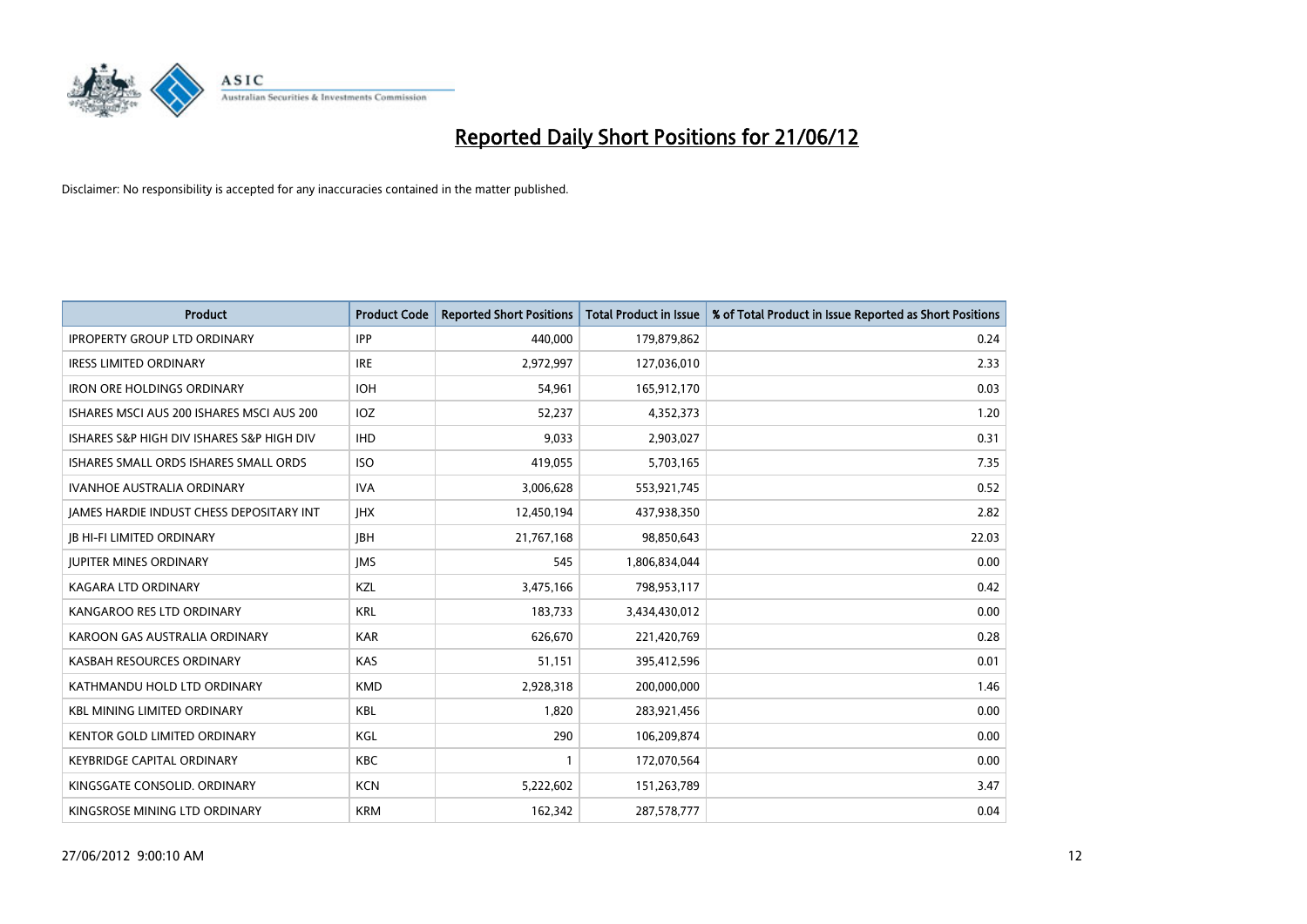

| <b>Product</b>                        | <b>Product Code</b> | <b>Reported Short Positions</b> | <b>Total Product in Issue</b> | % of Total Product in Issue Reported as Short Positions |
|---------------------------------------|---------------------|---------------------------------|-------------------------------|---------------------------------------------------------|
| LEIGHTON HOLDINGS ORDINARY            | LEI                 | 9,969,064                       | 337,087,596                   | 2.95                                                    |
| LEND LEASE GROUP UNIT/ORD STAPLED     | <b>LLC</b>          | 3,363,400                       | 572,789,827                   | 0.59                                                    |
| LINC ENERGY LTD ORDINARY              | <b>LNC</b>          | 36,759,267                      | 504,487,631                   | 7.28                                                    |
| LIQUEFIED NATURAL ORDINARY            | <b>LNG</b>          | 274,800                         | 267,699,015                   | 0.10                                                    |
| LYNAS CORPORATION ORDINARY            | <b>LYC</b>          | 171,744,849                     | 1,714,846,913                 | 10.01                                                   |
| <b>M2 TELECOMMUNICATION ORDINARY</b>  | <b>MTU</b>          | 527,738                         | 156,571,954                   | 0.35                                                    |
| <b>MACA LIMITED ORDINARY</b>          | <b>MLD</b>          | 25,418                          | 150,000,000                   | 0.02                                                    |
| MACMAHON HOLDINGS ORDINARY            | MAH                 | 2,064,230                       | 738,631,705                   | 0.28                                                    |
| MACO ATLAS ROADS GRP ORDINARY STAPLED | <b>MOA</b>          | 4,704,037                       | 464,279,594                   | 1.00                                                    |
| MACQUARIE GROUP LTD ORDINARY          | <b>MOG</b>          | 7,020,596                       | 348,635,692                   | 1.98                                                    |
| MARENGO MINING ORDINARY               | <b>MGO</b>          | 39,850                          | 1,003,745,113                 | 0.00                                                    |
| <b>MATRIX C &amp; E LTD ORDINARY</b>  | <b>MCE</b>          | 792,507                         | 92,686,855                    | 0.83                                                    |
| MAVERICK DRILLING ORDINARY            | <b>MAD</b>          | 350,000                         | 267,594,286                   | 0.13                                                    |
| MCMILLAN SHAKESPEARE ORDINARY         | <b>MMS</b>          | 68,573                          | 74,523,965                    | 0.09                                                    |
| MEDUSA MINING LTD ORDINARY            | <b>MML</b>          | 2,066,600                       | 188,903,911                   | 1.09                                                    |
| MEO AUSTRALIA LTD ORDINARY            | <b>MEO</b>          | 1,946,064                       | 539,913,260                   | 0.36                                                    |
| MERMAID MARINE ORDINARY               | <b>MRM</b>          | 929,136                         | 219,453,350                   | 0.43                                                    |
| MESOBLAST LIMITED ORDINARY            | <b>MSB</b>          | 17,899,621                      | 284,478,361                   | 6.27                                                    |
| METALS X LIMITED ORDINARY             | <b>MLX</b>          | 1,966,310                       | 1,317,913,157                 | 0.15                                                    |
| METCASH LIMITED ORDINARY              | <b>MTS</b>          | 45,455,302                      | 771,345,864                   | 5.89                                                    |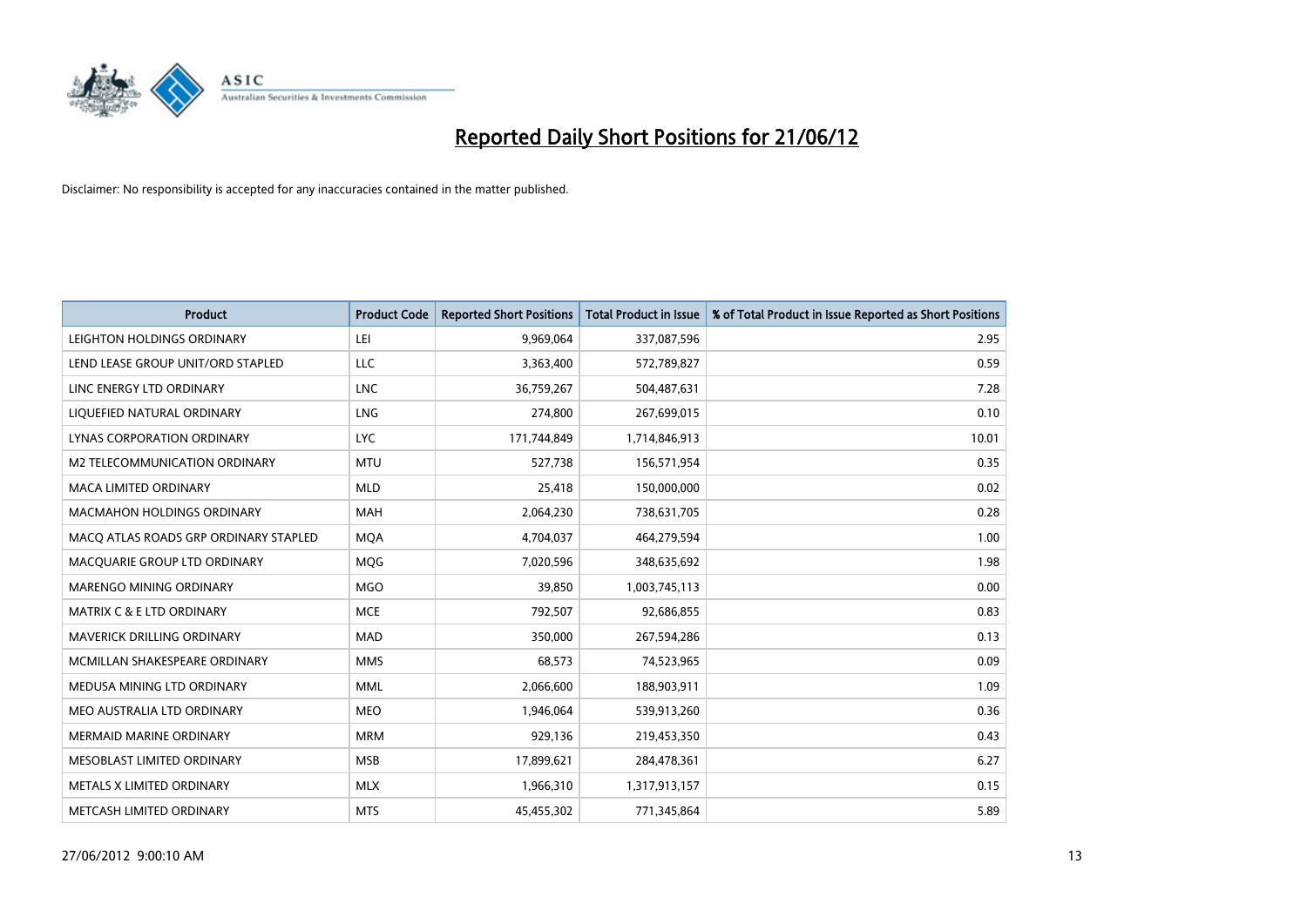

| <b>Product</b>                    | <b>Product Code</b> | <b>Reported Short Positions</b> | <b>Total Product in Issue</b> | % of Total Product in Issue Reported as Short Positions |
|-----------------------------------|---------------------|---------------------------------|-------------------------------|---------------------------------------------------------|
| METGASCO LIMITED ORDINARY         | <b>MEL</b>          | 305,149                         | 337,414,140                   | 0.09                                                    |
| METMINCO LIMITED ORDINARY         | <b>MNC</b>          | 889,517                         | 1,749,541,573                 | 0.04                                                    |
| MHM METALS LIMITED ORDINARY       | <b>MHM</b>          | 37,083                          | 105,310,831                   | 0.04                                                    |
| MICLYN EXP OFFSHR ORDINARY        | <b>MIO</b>          | 61,511                          | 278,515,705                   | 0.02                                                    |
| MILTON CORPORATION ORDINARY       | <b>MLT</b>          | 12,800                          | 121,625,655                   | 0.01                                                    |
| MINCOR RESOURCES NL ORDINARY      | <b>MCR</b>          | 2,032,811                       | 192,202,047                   | 1.05                                                    |
| MINERAL DEPOSITS ORDINARY         | <b>MDL</b>          | 151,463                         | 83,538,786                    | 0.18                                                    |
| MINERAL RESOURCES, ORDINARY       | <b>MIN</b>          | 1,858,293                       | 184,856,018                   | 0.99                                                    |
| MIRABELA NICKEL LTD ORDINARY      | <b>MBN</b>          | 18,245,942                      | 876,571,645                   | 2.07                                                    |
| MIRVAC GROUP STAPLED SECURITIES   | <b>MGR</b>          | 4,196,647                       | 3,418,236,755                 | 0.11                                                    |
| MOLOPO ENERGY LTD ORDINARY        | <b>MPO</b>          | 1,101,146                       | 245,579,810                   | 0.45                                                    |
| MOLY MINES LIMITED ORDINARY       | <b>MOL</b>          | 52,410                          | 384,893,989                   | 0.01                                                    |
| MONADELPHOUS GROUP ORDINARY       | <b>MND</b>          | 2,737,481                       | 88,674,327                    | 3.06                                                    |
| MORTGAGE CHOICE LTD ORDINARY      | MOC                 | 2,240,733                       | 120,319,572                   | 1.86                                                    |
| MOUNT GIBSON IRON ORDINARY        | <b>MGX</b>          | 6,758,748                       | 1,085,516,652                 | 0.62                                                    |
| MURCHISON METALS LTD ORDINARY     | <b>MMX</b>          | 4,323,271                       | 450,093,277                   | 0.95                                                    |
| <b>MYER HOLDINGS LTD ORDINARY</b> | <b>MYR</b>          | 71,358,692                      | 583,384,551                   | 12.22                                                   |
| <b>MYSTATE LIMITED ORDINARY</b>   | <b>MYS</b>          | 49.126                          | 86,977,573                    | 0.06                                                    |
| NATIONAL AUST, BANK ORDINARY      | <b>NAB</b>          | 17,299,383                      | 2,239,884,428                 | 0.74                                                    |
| NAVITAS LIMITED ORDINARY          | <b>NVT</b>          | 11,692,084                      | 375,318,628                   | 3.12                                                    |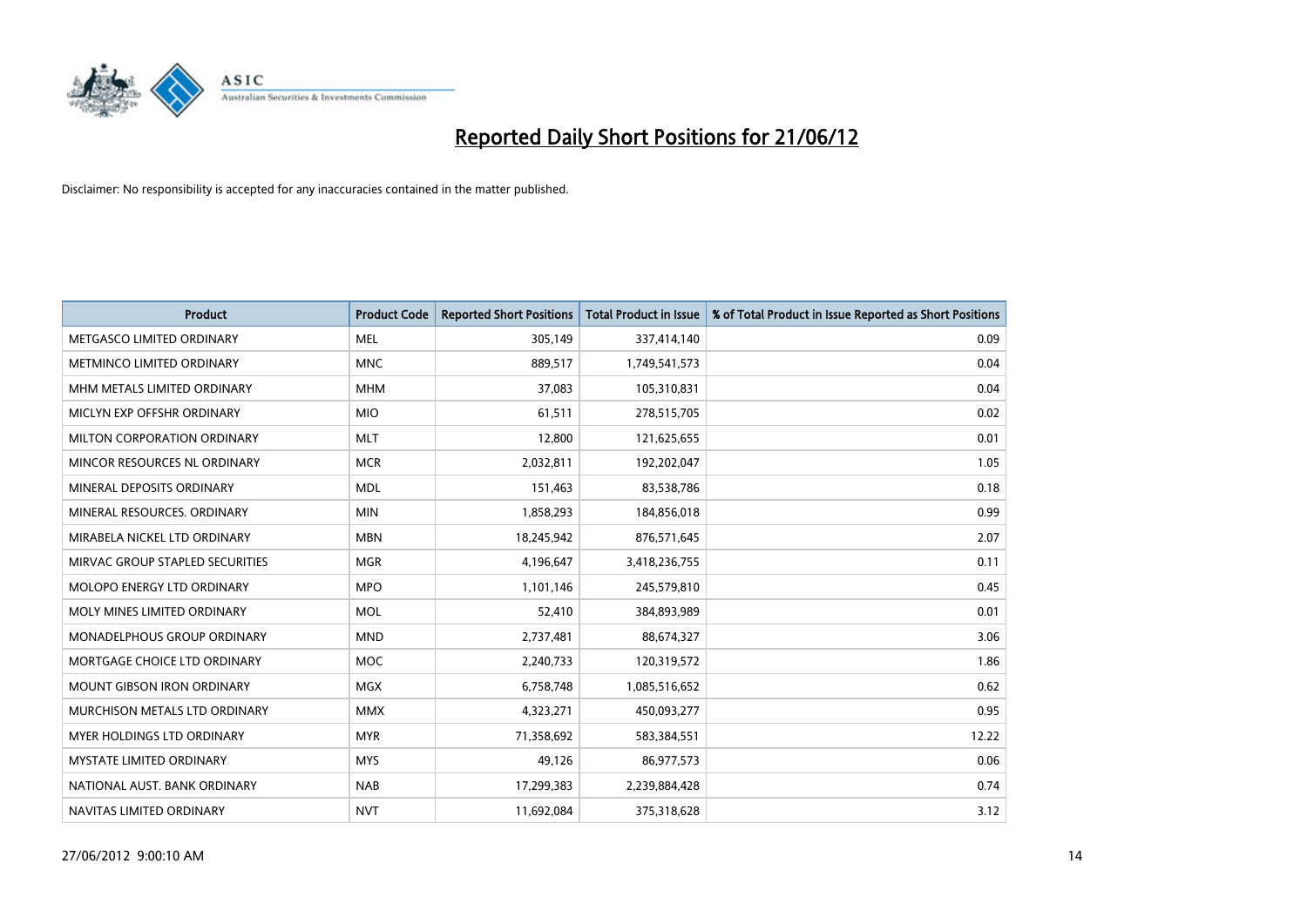

| <b>Product</b>                        | <b>Product Code</b> | <b>Reported Short Positions</b> | <b>Total Product in Issue</b> | % of Total Product in Issue Reported as Short Positions |
|---------------------------------------|---------------------|---------------------------------|-------------------------------|---------------------------------------------------------|
| NEON ENERGY LIMITED ORDINARY          | <b>NEN</b>          | 814,490                         | 436,464,518                   | 0.20                                                    |
| NEW HOPE CORPORATION ORDINARY         | <b>NHC</b>          | 1,845,593                       | 830,411,534                   | 0.23                                                    |
| NEWCREST MINING ORDINARY              | <b>NCM</b>          | 1,562,403                       | 765,000,000                   | 0.19                                                    |
| NEWS CORP A NON-VOTING CDI            | <b>NWSLV</b>        | 2,910,650                       | 1,592,868,370                 | 0.19                                                    |
| NEWS CORP B VOTING CDI                | <b>NWS</b>          | 4,233,906                       | 798,520,953                   | 0.52                                                    |
| NEWSAT LIMITED ORDINARY               | <b>NWT</b>          | 75,000                          | 232,411,757                   | 0.03                                                    |
| NEXTDC LIMITED ORDINARY               | <b>NXT</b>          | 1,113,010                       | 150,602,388                   | 0.73                                                    |
| NEXUS ENERGY LIMITED ORDINARY         | <b>NXS</b>          | 2,069,119                       | 1,329,821,159                 | 0.15                                                    |
| NIB HOLDINGS LIMITED ORDINARY         | <b>NHF</b>          | 41,021                          | 439,004,182                   | 0.01                                                    |
| NIDO PETROLEUM ORDINARY               | <b>NDO</b>          | 117,323                         | 1,389,163,151                 | 0.01                                                    |
| NOBLE MINERAL RES ORDINARY            | <b>NMG</b>          | 5,183,374                       | 610,147,952                   | 0.84                                                    |
| NORFOLK GROUP ORDINARY                | <b>NFK</b>          | 1,550                           | 158,890,730                   | 0.00                                                    |
| NORTHERN IRON LTD ORDINARY            | <b>NFE</b>          | 446,102                         | 369,980,113                   | 0.11                                                    |
| NORTHERN STAR ORDINARY                | <b>NST</b>          | 7,599,178                       | 402,288,032                   | 1.89                                                    |
| NRW HOLDINGS LIMITED ORDINARY         | <b>NWH</b>          | 90,273                          | 278,888,011                   | 0.04                                                    |
| NUCOAL RESOURCES LTD ORDINARY         | <b>NCR</b>          | 120,497                         | 768,612,354                   | 0.02                                                    |
| NUFARM LIMITED ORDINARY               | <b>NUF</b>          | 5,686,229                       | 262,142,247                   | 2.18                                                    |
| OAKTON LIMITED ORDINARY               | <b>OKN</b>          | 707,655                         | 93,221,874                    | 0.76                                                    |
| OCEANAGOLD CORP. CHESS DEPOSITARY INT | <b>OGC</b>          | 1,251,147                       | 262,834,376                   | 0.48                                                    |
| OIL SEARCH LTD ORDINARY               | OSH                 | 4,759,452                       | 1,331,356,047                 | 0.35                                                    |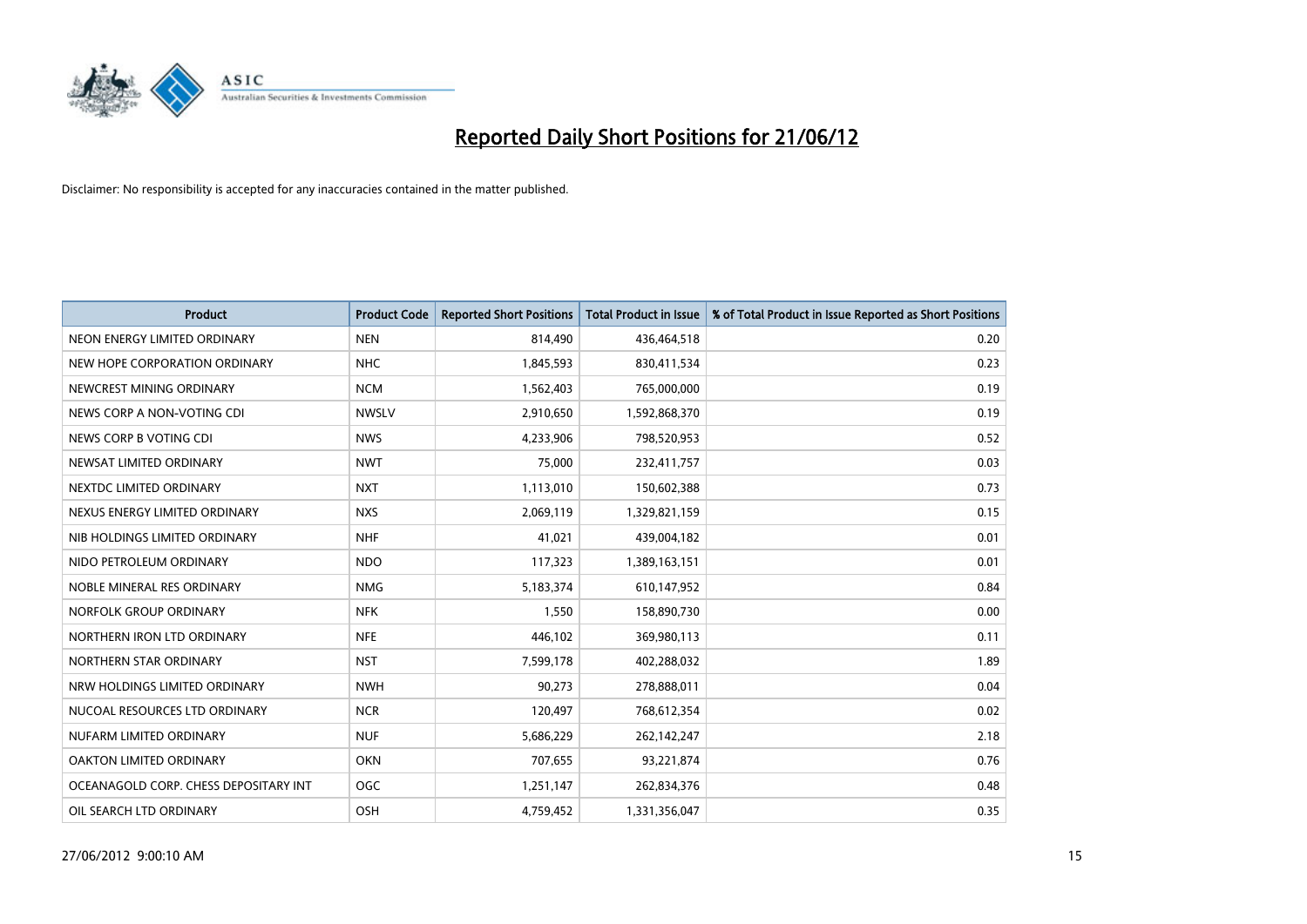

| <b>Product</b>                | <b>Product Code</b> | <b>Reported Short Positions</b> | <b>Total Product in Issue</b> | % of Total Product in Issue Reported as Short Positions |
|-------------------------------|---------------------|---------------------------------|-------------------------------|---------------------------------------------------------|
| OM HOLDINGS LIMITED ORDINARY  | <b>OMH</b>          | 7,052,244                       | 604,105,150                   | 1.16                                                    |
| ONESTEEL LIMITED ORDINARY     | OST                 | 5,503,643                       | 1,345,665,626                 | 0.42                                                    |
| ORICA LIMITED ORDINARY        | ORI                 | 2,826,143                       | 365,007,037                   | 0.73                                                    |
| ORIGIN ENERGY ORDINARY        | <b>ORG</b>          | 7,615,010                       | 1,089,544,638                 | 0.69                                                    |
| OROCOBRE LIMITED ORDINARY     | <b>ORE</b>          | 98,837                          | 103,195,029                   | 0.09                                                    |
| OROTONGROUP LIMITED ORDINARY  | ORL                 | 177,396                         | 40,880,902                    | 0.43                                                    |
| OZ MINERALS ORDINARY          | OZL                 | 4,987,688                       | 306,226,250                   | 1.61                                                    |
| PACIFIC BRANDS ORDINARY       | <b>PBG</b>          | 7,894,870                       | 912,915,695                   | 0.86                                                    |
| PALADIN ENERGY LTD ORDINARY   | <b>PDN</b>          | 73,883,541                      | 835,645,290                   | 8.84                                                    |
| PANAUST LIMITED ORDINARY      | <b>PNA</b>          | 3,285,076                       | 604,599,995                   | 0.53                                                    |
| PANORAMIC RESOURCES ORDINARY  | PAN                 | 945,077                         | 238,714,560                   | 0.40                                                    |
| PAPERLINX LIMITED ORDINARY    | <b>PPX</b>          | 1,775,251                       | 609,280,761                   | 0.29                                                    |
| PAPILLON RES LTD ORDINARY     | PIR                 | 106,303                         | 243,514,325                   | 0.03                                                    |
| PEAK RESOURCES ORDINARY       | <b>PEK</b>          | 32,022                          | 207,916,802                   | 0.02                                                    |
| PEET LIMITED ORDINARY         | <b>PPC</b>          | 948,968                         | 320,170,604                   | 0.30                                                    |
| PENINSULA ENERGY LTD ORDINARY | PEN                 | 7,328,654                       | 2,170,064,828                 | 0.33                                                    |
| PERILYA LIMITED ORDINARY      | PEM                 | 409,595                         | 769,316,426                   | 0.05                                                    |
| PERPETUAL LIMITED ORDINARY    | PPT                 | 1,948,263                       | 41,980,678                    | 4.65                                                    |
| PERSEUS MINING LTD ORDINARY   | PRU                 | 12,624,322                      | 457,962,088                   | 2.74                                                    |
| PHARMAXIS LTD ORDINARY        | <b>PXS</b>          | 4,036,747                       | 306,455,989                   | 1.32                                                    |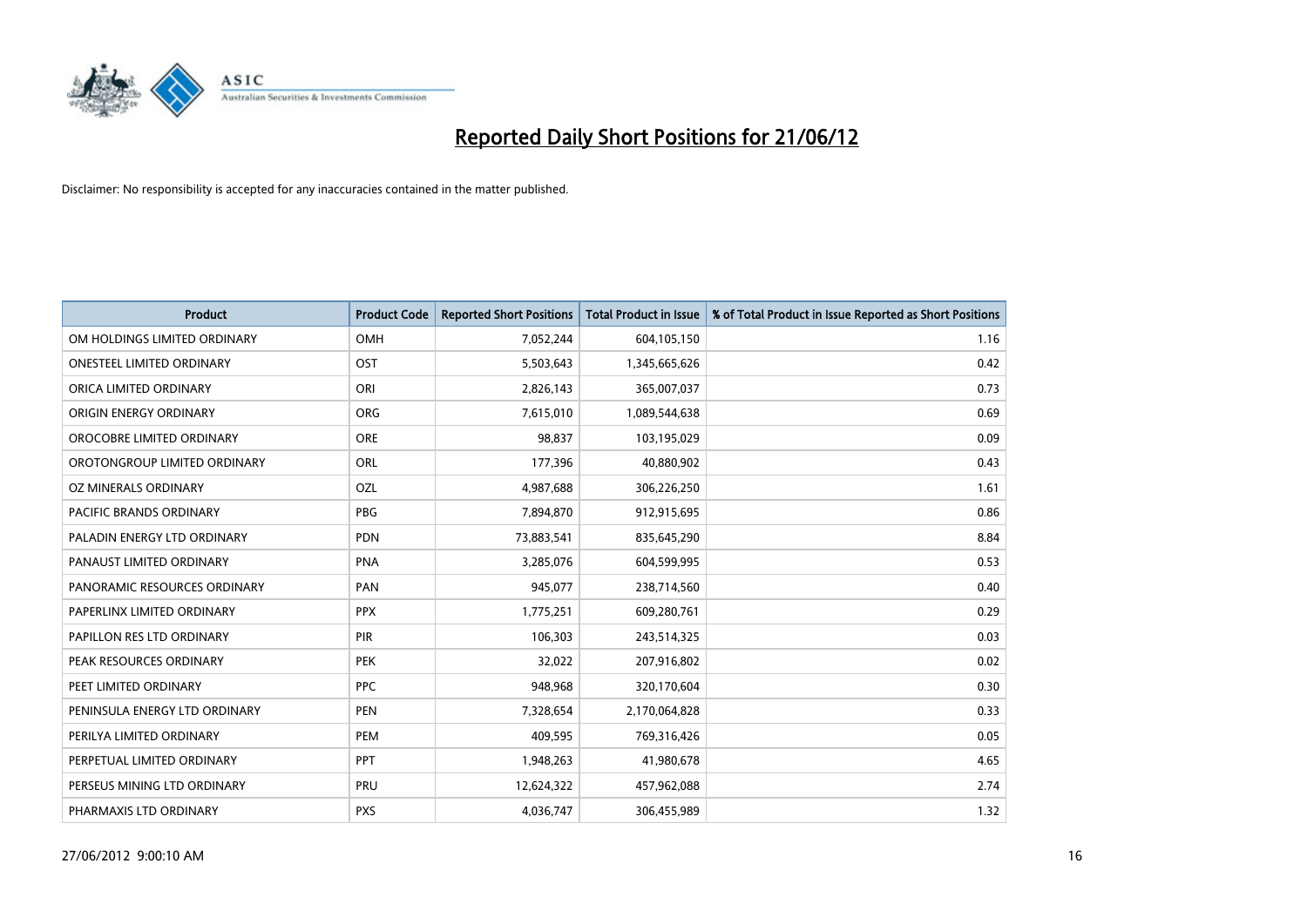

| <b>Product</b>                      | <b>Product Code</b> | <b>Reported Short Positions</b> | <b>Total Product in Issue</b> | % of Total Product in Issue Reported as Short Positions |
|-------------------------------------|---------------------|---------------------------------|-------------------------------|---------------------------------------------------------|
| PHOSPHAGENICS LTD. ORDINARY         | <b>POH</b>          | 96,072                          | 1,020,215,957                 | 0.01                                                    |
| PLATINUM ASSET ORDINARY             | <b>PTM</b>          | 9,839,452                       | 561,347,878                   | 1.76                                                    |
| PLATINUM AUSTRALIA ORDINARY         | <b>PLA</b>          | 694,022                         | 504,968,043                   | 0.13                                                    |
| PMI GOLD CORP CDI 1:1               | <b>PVM</b>          | 133,196                         | 71,496,626                    | 0.19                                                    |
| PMP LIMITED ORDINARY                | <b>PMP</b>          | 34,862                          | 323,781,124                   | 0.01                                                    |
| PREMIER INVESTMENTS ORDINARY        | <b>PMV</b>          | 408,284                         | 155,260,478                   | 0.24                                                    |
| PRIMA BIOMED LTD ORDINARY           | <b>PRR</b>          | 3,757,259                       | 1,066,063,388                 | 0.35                                                    |
| PRIMARY HEALTH CARE ORDINARY        | <b>PRY</b>          | 13,950,321                      | 501,717,314                   | 2.78                                                    |
| PRIMEAG AUSTRALIA ORDINARY          | PAG                 | 215,404                         | 266,394,444                   | 0.08                                                    |
| PROGRAMMED ORDINARY                 | <b>PRG</b>          | 281,413                         | 118,175,280                   | 0.23                                                    |
| <b>QANTAS AIRWAYS ORDINARY</b>      | QAN                 | 15,717,958                      | 2,265,123,620                 | 0.69                                                    |
| <b>OBE INSURANCE GROUP ORDINARY</b> | <b>OBE</b>          | 49,769,450                      | 1,181,682,557                 | 4.21                                                    |
| OR NATIONAL LIMITED ORDINARY        | <b>ORN</b>          | 10,087,665                      | 2,440,000,000                 | 0.40                                                    |
| ORXPHARMA LTD ORDINARY              | <b>QRX</b>          | 388,830                         | 144,577,206                   | 0.27                                                    |
| <b>QUBE LOGISTICS HLDG ORDINARY</b> | QUB                 | 3,625,084                       | 909,407,185                   | 0.40                                                    |
| RAMELIUS RESOURCES ORDINARY         | <b>RMS</b>          | 888,690                         | 335,906,949                   | 0.27                                                    |
| RAMSAY HEALTH CARE ORDINARY         | <b>RHC</b>          | 1,918,840                       | 202,081,252                   | 0.95                                                    |
| RANGE RESOURCES LTD ORDINARY        | <b>RRS</b>          | 315,700                         | 2,118,880,660                 | 0.01                                                    |
| <b>RCR TOMLINSON ORDINARY</b>       | <b>RCR</b>          | 12,843                          | 131,743,925                   | 0.01                                                    |
| <b>REA GROUP ORDINARY</b>           | <b>REA</b>          | 383,144                         | 131,714,699                   | 0.29                                                    |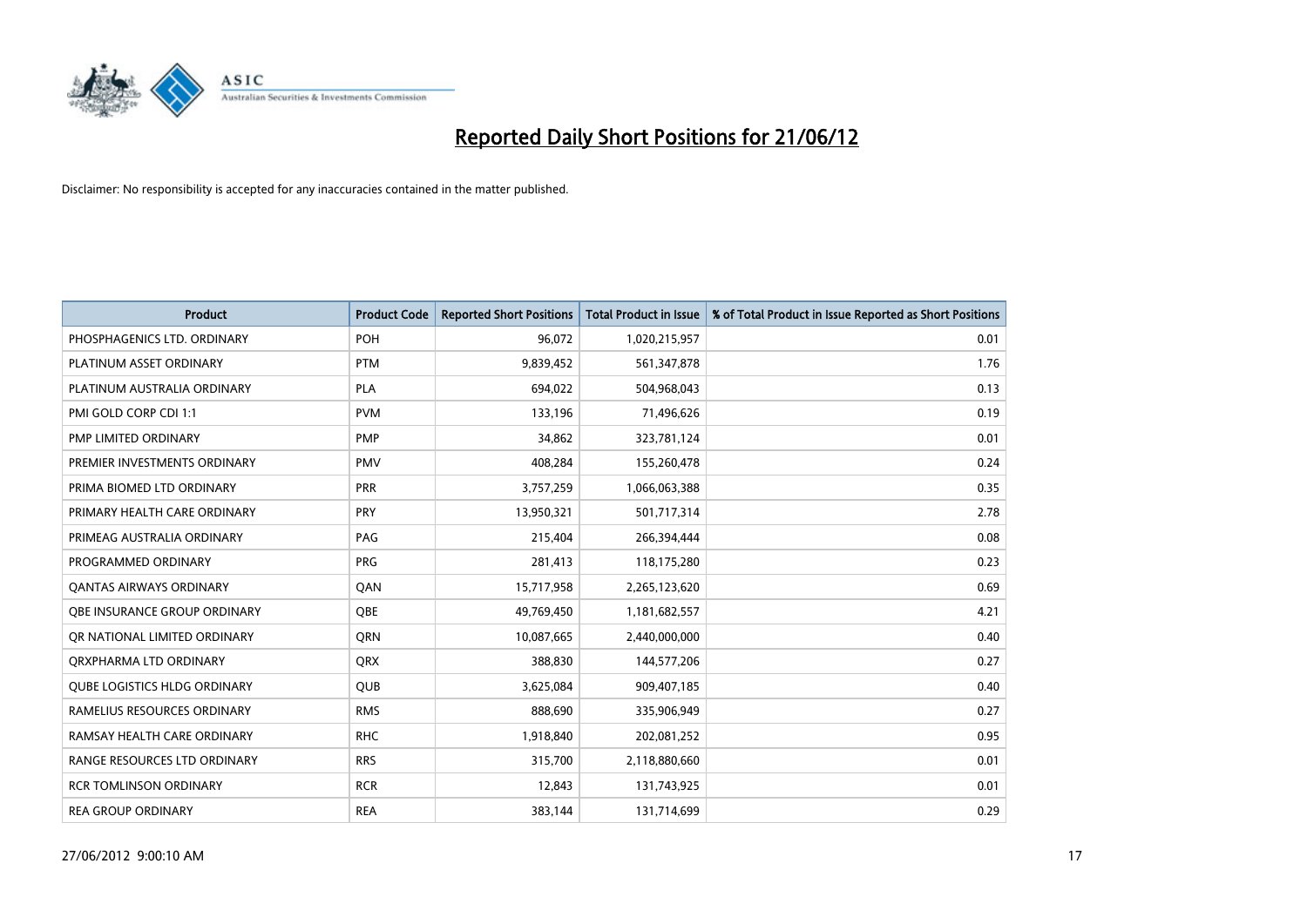

| Product                             | <b>Product Code</b> | <b>Reported Short Positions</b> | <b>Total Product in Issue</b> | % of Total Product in Issue Reported as Short Positions |
|-------------------------------------|---------------------|---------------------------------|-------------------------------|---------------------------------------------------------|
| <b>RECKON LIMITED ORDINARY</b>      | <b>RKN</b>          | 819,466                         | 129,488,015                   | 0.63                                                    |
| <b>RED 5 LIMITED ORDINARY</b>       | <b>RED</b>          | 101,970                         | 135,488,008                   | 0.08                                                    |
| RED FORK ENERGY ORDINARY            | <b>RFE</b>          | 340,965                         | 310,229,853                   | 0.11                                                    |
| REDBANK ENERGY LTD ORDINARY         | <b>AEJ</b>          | 19                              | 786,287                       | 0.00                                                    |
| REDFLEX HOLDINGS ORDINARY           | <b>RDF</b>          | $\overline{2}$                  | 110,345,599                   | 0.00                                                    |
| REGIONAL EXPRESS ORDINARY           | <b>REX</b>          | 10,000                          | 121,254,902                   | 0.01                                                    |
| <b>REGIS RESOURCES ORDINARY</b>     | <b>RRL</b>          | 283,224                         | 452,303,047                   | 0.06                                                    |
| RESMED INC CDI 10:1                 | <b>RMD</b>          | 3,854,764                       | 1,556,242,300                 | 0.24                                                    |
| <b>RESOLUTE MINING ORDINARY</b>     | <b>RSG</b>          | 4,627,042                       | 643,219,058                   | 0.70                                                    |
| <b>RESOURCE GENERATION ORDINARY</b> | <b>RES</b>          | 173                             | 262,895,652                   | 0.00                                                    |
| RETAIL FOOD GROUP ORDINARY          | <b>RFG</b>          | 17,020                          | 108,422,615                   | 0.02                                                    |
| REVERSE CORP LIMITED ORDINARY       | <b>REF</b>          | 100                             | 92,382,175                    | 0.00                                                    |
| REX MINERALS LIMITED ORDINARY       | <b>RXM</b>          | 665,118                         | 188,907,284                   | 0.34                                                    |
| <b>RHG LIMITED ORDINARY</b>         | <b>RHG</b>          | 327,857                         | 308,483,177                   | 0.10                                                    |
| <b>RIALTO ENERGY ORDINARY</b>       | <b>RIA</b>          | 1,854,098                       | 671,347,392                   | 0.27                                                    |
| <b>RIDLEY CORPORATION ORDINARY</b>  | <b>RIC</b>          | 6,265                           | 307,817,071                   | 0.00                                                    |
| RIO TINTO LIMITED ORDINARY          | <b>RIO</b>          | 21,367,618                      | 435,758,720                   | 4.91                                                    |
| ROBUST RESOURCES ORDINARY           | <b>ROL</b>          | 33,720                          | 87,994,097                    | 0.04                                                    |
| ROC OIL COMPANY ORDINARY            | <b>ROC</b>          | 2,047,092                       | 683,235,552                   | 0.31                                                    |
| RURALCO HOLDINGS ORDINARY           | <b>RHL</b>          | 12,000                          | 55,019,284                    | 0.02                                                    |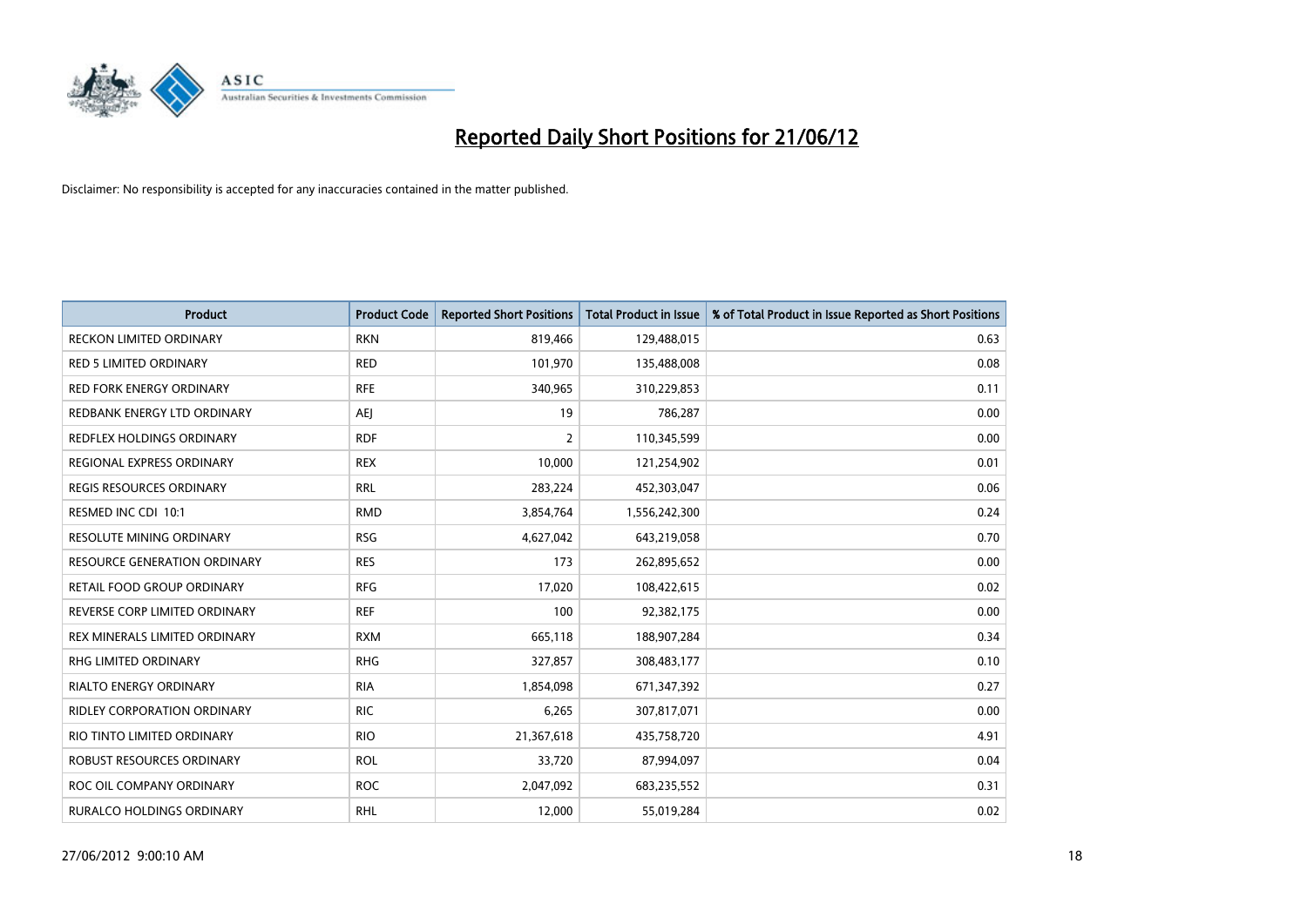

| <b>Product</b>                           | <b>Product Code</b> | <b>Reported Short Positions</b> | <b>Total Product in Issue</b> | % of Total Product in Issue Reported as Short Positions |
|------------------------------------------|---------------------|---------------------------------|-------------------------------|---------------------------------------------------------|
| SAI GLOBAL LIMITED ORDINARY              | SAI                 | 4,377,157                       | 204,354,836                   | 2.13                                                    |
| SALMAT LIMITED ORDINARY                  | <b>SLM</b>          | 2,792,336                       | 159,802,174                   | 1.73                                                    |
| SAMSON OIL & GAS LTD ORDINARY            | SSN                 | 1,349,852                       | 1,769,154,617                 | 0.08                                                    |
| SANDFIRE RESOURCES ORDINARY              | <b>SFR</b>          | 4,028,937                       | 151,208,635                   | 2.65                                                    |
| <b>SANTOS LTD ORDINARY</b>               | <b>STO</b>          | 5,278,203                       | 952,790,050                   | 0.55                                                    |
| SARACEN MINERAL ORDINARY                 | <b>SAR</b>          | 2,191,301                       | 594,815,640                   | 0.37                                                    |
| SEDGMAN LIMITED ORDINARY                 | <b>SDM</b>          | 16,888                          | 214,292,930                   | 0.00                                                    |
| SEEK LIMITED ORDINARY                    | <b>SEK</b>          | 12,543,574                      | 337,101,307                   | 3.72                                                    |
| SENEX ENERGY LIMITED ORDINARY            | <b>SXY</b>          | 6,028,674                       | 926,147,416                   | 0.67                                                    |
| SERVCORP LIMITED ORDINARY                | SRV                 | 111                             | 98,440,807                    | 0.00                                                    |
| SERVICE STREAM ORDINARY                  | <b>SSM</b>          | 400                             | 283,418,867                   | 0.00                                                    |
| SEVEN GROUP HOLDINGS ORDINARY            | <b>SVW</b>          | 491,777                         | 307,410,281                   | 0.14                                                    |
| SEVEN WEST MEDIA LTD ORDINARY            | <b>SWM</b>          | 29,985,344                      | 666,105,054                   | 4.50                                                    |
| SIGMA PHARMACEUTICAL ORDINARY            | <b>SIP</b>          | 5,296,974                       | 1,185,020,782                 | 0.46                                                    |
| SILEX SYSTEMS ORDINARY                   | <b>SLX</b>          | 703,072                         | 170,143,997                   | 0.41                                                    |
| SILVER LAKE RESOURCE ORDINARY            | <b>SLR</b>          | 384,066                         | 220,264,064                   | 0.17                                                    |
| SIMS METAL MGMT LTD ORDINARY             | SGM                 | 8,403,128                       | 205,106,768                   | 4.10                                                    |
| SINGAPORE TELECOMM. CHESS DEPOSITARY INT | SGT                 | 7,484,379                       | 163,034,804                   | 4.59                                                    |
| SKILLED GROUP LTD ORDINARY               | <b>SKE</b>          | 90,946                          | 233,487,276                   | 0.04                                                    |
| SKY CITY ENTERTAIN. ORDINARY             | <b>SKC</b>          | 101                             | 576,958,340                   | 0.00                                                    |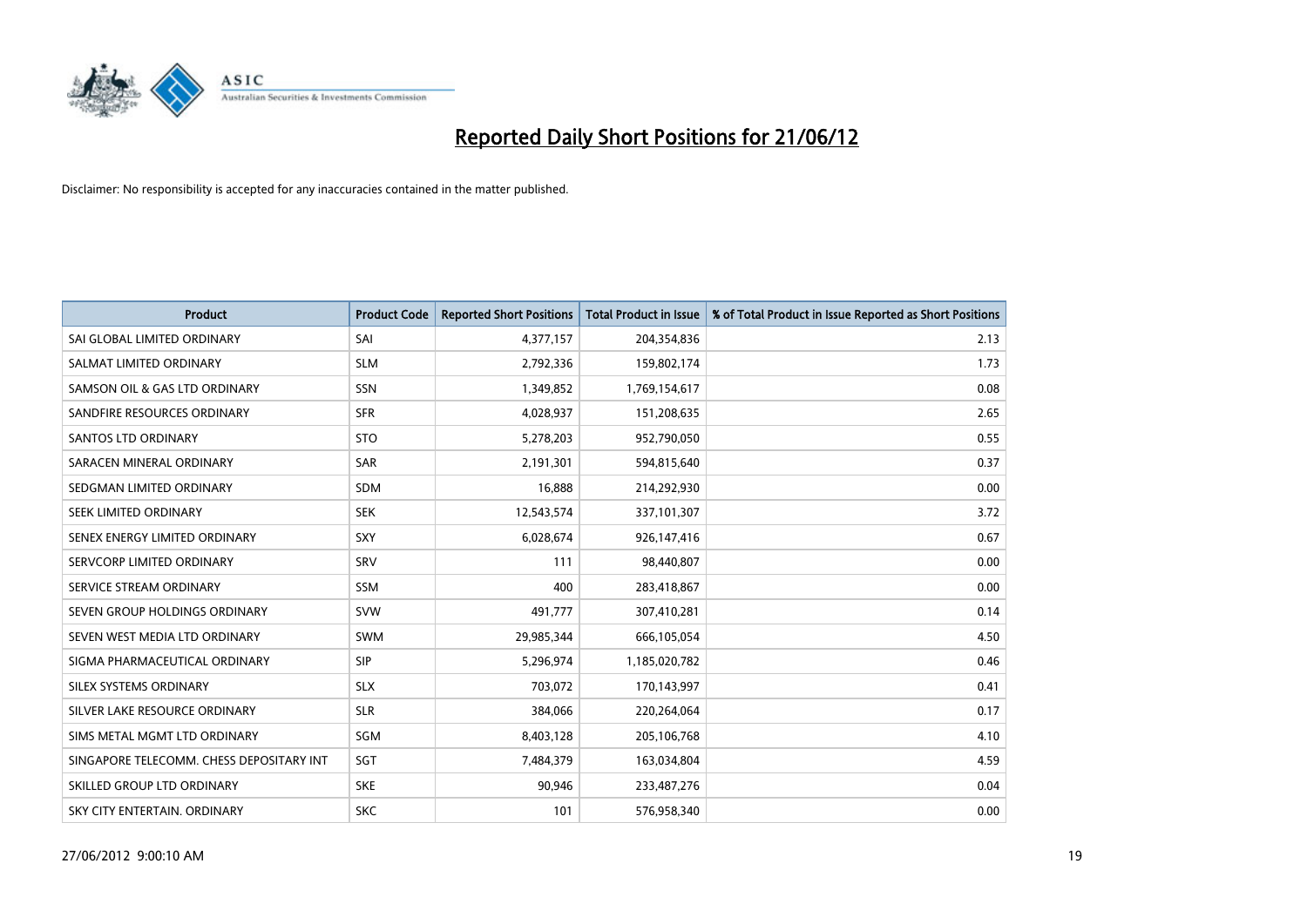

| <b>Product</b>                           | <b>Product Code</b> | <b>Reported Short Positions</b> | <b>Total Product in Issue</b> | % of Total Product in Issue Reported as Short Positions |
|------------------------------------------|---------------------|---------------------------------|-------------------------------|---------------------------------------------------------|
| <b>SKY NETWORK ORDINARY</b>              | <b>SKT</b>          | 18,000                          | 389,139,785                   | 0.00                                                    |
| <b>SLATER &amp; GORDON ORDINARY</b>      | <b>SGH</b>          | 19,825                          | 168,600,731                   | 0.01                                                    |
| SMS MANAGEMENT, ORDINARY                 | <b>SMX</b>          | 693,748                         | 68,415,913                    | 1.02                                                    |
| SONIC HEALTHCARE ORDINARY                | SHL                 | 4,102,690                       | 390,969,875                   | 1.03                                                    |
| SOUL PATTINSON (W.H) ORDINARY            | SOL                 | 11,461                          | 239,395,320                   | 0.00                                                    |
| SOUTH BOULDER MINES ORDINARY             | <b>STB</b>          | 101,421                         | 116,232,826                   | 0.09                                                    |
| SP AUSNET STAPLED SECURITIES             | <b>SPN</b>          | 6,388,263                       | 3,330,649,931                 | 0.20                                                    |
| SPARK INFRASTRUCTURE STAPLED NOTE & UNIT | SKI                 | 30,265,295                      | 1,326,734,264                 | 2.28                                                    |
| SPECIALTY FASHION ORDINARY               | SFH                 | 2,099,171                       | 192,236,121                   | 1.09                                                    |
| SPOTLESS GROUP LTD ORDINARY              | <b>SPT</b>          | 503,472                         | 265,746,161                   | 0.19                                                    |
| ST BARBARA LIMITED ORDINARY              | <b>SBM</b>          | 6,859,819                       | 325,615,389                   | 2.10                                                    |
| STANMORE COAL LTD ORDINARY               | <b>SMR</b>          | 16,885                          | 160,180,221                   | 0.01                                                    |
| STARPHARMA HOLDINGS ORDINARY             | SPL                 | 1,974,213                       | 280,802,451                   | 0.70                                                    |
| STHN CROSS MEDIA ORDINARY                | SXL                 | 6,914,035                       | 704,594,449                   | 0.98                                                    |
| STOCKLAND UNITS/ORD STAPLED              | SGP                 | 14,952,105                      | 2,207,512,454                 | 0.66                                                    |
| STRAITS RES LTD. ORDINARY                | SRQ                 | 127,612                         | 456,529,474                   | 0.03                                                    |
| STW COMMUNICATIONS ORDINARY              | SGN                 | 61,013                          | 362,798,351                   | 0.01                                                    |
| SUNCORP GROUP LTD ORDINARY               | <b>SUN</b>          | 8,952,809                       | 1,286,600,980                 | 0.69                                                    |
| SUNDANCE ENERGY ORDINARY                 | <b>SEA</b>          | 33,939                          | 277,098,474                   | 0.01                                                    |
| SUNDANCE RESOURCES ORDINARY              | <b>SDL</b>          | 10,421,882                      | 3,049,476,534                 | 0.34                                                    |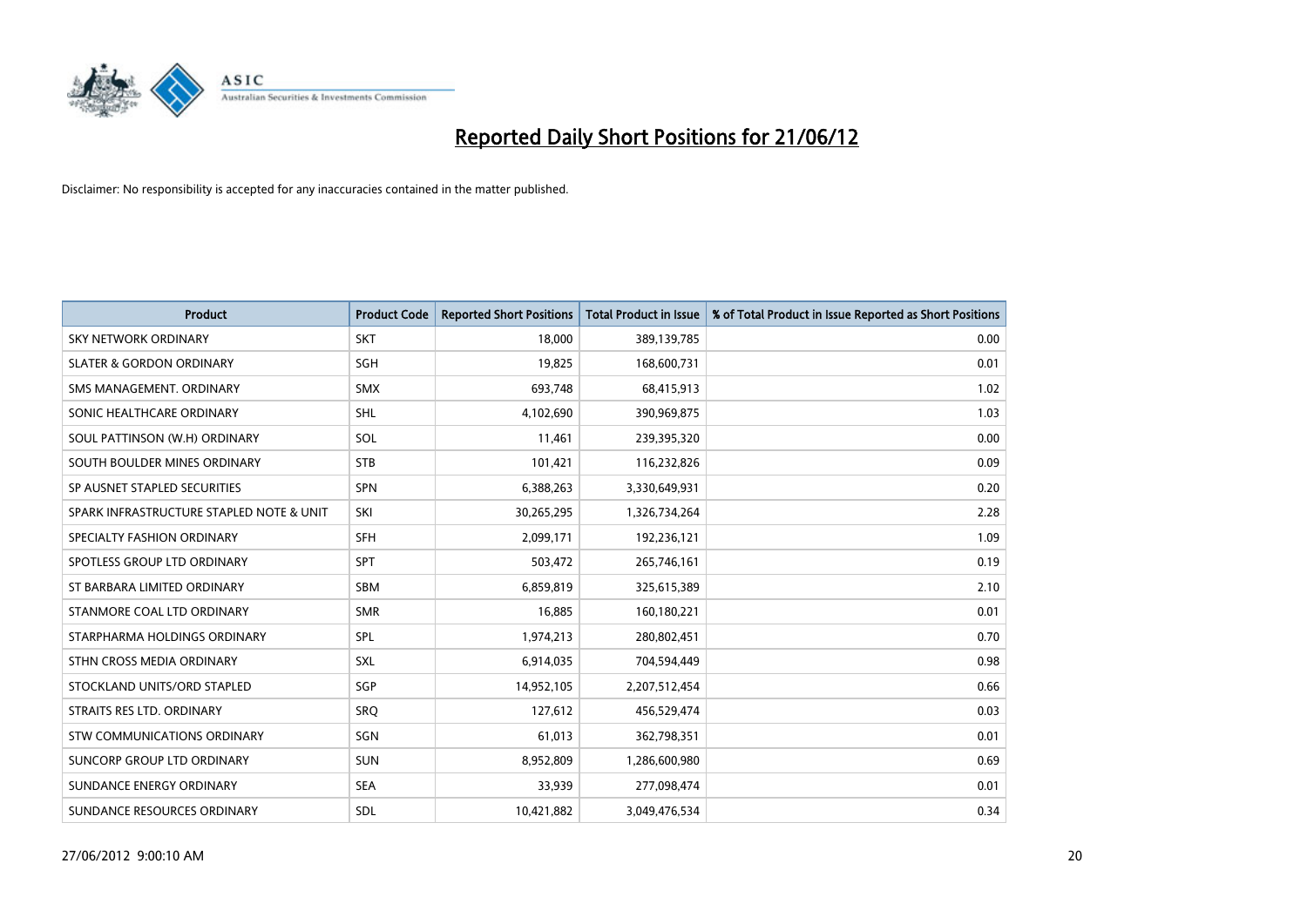

| <b>Product</b>                       | <b>Product Code</b> | <b>Reported Short Positions</b> | <b>Total Product in Issue</b> | % of Total Product in Issue Reported as Short Positions |
|--------------------------------------|---------------------|---------------------------------|-------------------------------|---------------------------------------------------------|
| SUNLAND GROUP LTD ORDINARY           | <b>SDG</b>          | 91,510                          | 199,617,888                   | 0.05                                                    |
| SUPER RET REP LTD ORDINARY           | SUL                 | 1,498,351                       | 196,152,971                   | 0.75                                                    |
| SYD AIRPORT STAPLED US PROHIBIT.     | <b>SYD</b>          | 7,862,524                       | 1,861,210,782                 | 0.41                                                    |
| SYRAH RESOURCES ORDINARY             | <b>SYR</b>          | 56,590                          | 125,204,521                   | 0.05                                                    |
| <b>TABCORP HOLDINGS LTD ORDINARY</b> | <b>TAH</b>          | 7,031,329                       | 730,113,969                   | 0.96                                                    |
| TANAMI GOLD NL ORDINARY              | <b>TAM</b>          | 204,297                         | 261,132,677                   | 0.07                                                    |
| TAP OIL LIMITED ORDINARY             | <b>TAP</b>          | 1,127,925                       | 241,295,311                   | 0.47                                                    |
| TASSAL GROUP LIMITED ORDINARY        | <b>TGR</b>          | 120,709                         | 146,304,404                   | 0.07                                                    |
| <b>TATTS GROUP LTD ORDINARY</b>      | <b>TTS</b>          | 9,630,468                       | 1,362,919,733                 | 0.69                                                    |
| <b>TECHNOLOGY ONE ORDINARY</b>       | <b>TNE</b>          | 5,032                           | 304,910,455                   | 0.00                                                    |
| TELECOM CORPORATION ORDINARY         | <b>TEL</b>          | 16,076,866                      | 1,878,462,114                 | 0.85                                                    |
| TELSTRA CORPORATION. ORDINARY        | <b>TLS</b>          | 26,705,455                      | 12,443,074,357                | 0.20                                                    |
| TEN NETWORK HOLDINGS ORDINARY        | <b>TEN</b>          | 69,986,318                      | 1,360,536,737                 | 5.11                                                    |
| TERANGA GOLD CORP CDI 1:1            | <b>TGZ</b>          | 139,883                         | 158,155,577                   | 0.07                                                    |
| TEXON PETROLEUM LTD ORDINARY         | <b>TXN</b>          | 271,464                         | 245,039,848                   | 0.11                                                    |
| TFS CORPORATION LTD ORDINARY         | <b>TFC</b>          | 207,942                         | 279,621,829                   | 0.07                                                    |
| THAKRAL HOLDINGS GRP ORDINARY/UNIT   | <b>THG</b>          | 164                             | 585,365,014                   | 0.00                                                    |
| THE REJECT SHOP ORDINARY             | <b>TRS</b>          | 2,017,856                       | 26,071,170                    | 7.73                                                    |
| THINKSMART LIMITED ORDINARY          | <b>TSM</b>          | 175,000                         | 156,005,431                   | 0.11                                                    |
| THORN GROUP LIMITED ORDINARY         | <b>TGA</b>          | 267,463                         | 146,374,703                   | 0.17                                                    |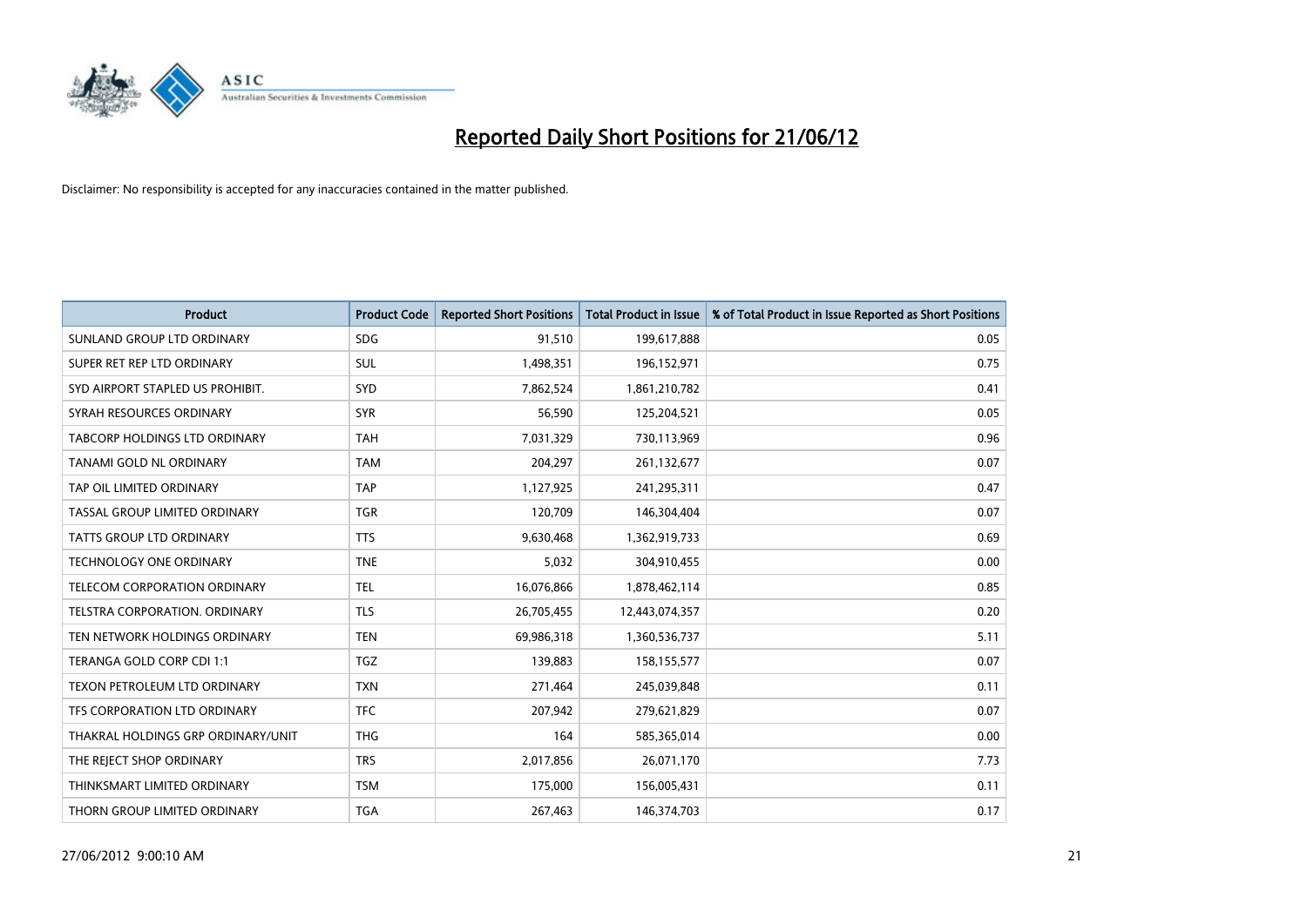

| <b>Product</b>                       | <b>Product Code</b> | <b>Reported Short Positions</b> | <b>Total Product in Issue</b> | % of Total Product in Issue Reported as Short Positions |
|--------------------------------------|---------------------|---------------------------------|-------------------------------|---------------------------------------------------------|
| <b>TIGER RESOURCES ORDINARY</b>      | <b>TGS</b>          | 2,372,789                       | 673,470,269                   | 0.34                                                    |
| TISHMAN SPEYER UNITS                 | <b>TSO</b>          | 40,786                          | 338,440,904                   | 0.01                                                    |
| TOLL HOLDINGS LTD ORDINARY           | <b>TOL</b>          | 14,521,063                      | 717,133,875                   | 2.01                                                    |
| TOX FREE SOLUTIONS ORDINARY          | <b>TOX</b>          | 18,833                          | 114,993,108                   | 0.02                                                    |
| TPG TELECOM LIMITED ORDINARY         | <b>TPM</b>          | 2,061,910                       | 793,808,141                   | 0.25                                                    |
| <b>TRADE ME GROUP ORDINARY</b>       | <b>TME</b>          | 68,354                          | 395,745,510                   | 0.02                                                    |
| TRANSFIELD SERVICES ORDINARY         | <b>TSE</b>          | 4,322,765                       | 525,028,694                   | 0.84                                                    |
| TRANSPACIFIC INDUST. ORDINARY        | <b>TPI</b>          | 5,869,739                       | 1,578,209,025                 | 0.35                                                    |
| TRANSURBAN GROUP TRIPLE STAPLED SEC. | <b>TCL</b>          | 6,235,909                       | 1,458,321,112                 | 0.42                                                    |
| TREASURY WINE ESTATE ORDINARY        | <b>TWE</b>          | 13,964,964                      | 647,227,144                   | 2.15                                                    |
| TROY RESOURCES LTD ORDINARY          | <b>TRY</b>          | 103,588                         | 89,396,649                    | 0.11                                                    |
| UGL LIMITED ORDINARY                 | UGL                 | 6,608,384                       | 166,315,038                   | 3.97                                                    |
| UNILIFE CORPORATION CDI 6:1          | <b>UNS</b>          | 211,168                         | 256,958,538                   | 0.08                                                    |
| UXC LIMITED ORDINARY                 | <b>UXC</b>          | 98,508                          | 305,585,913                   | 0.03                                                    |
| <b>VENTURE MINERALS ORDINARY</b>     | <b>VMS</b>          | 60,337                          | 232,468,592                   | 0.03                                                    |
| VIRGIN AUS HLDG LTD ORDINARY         | VAH                 | 21,013,850                      | 2,210,197,600                 | 0.96                                                    |
| VITERRA INC CDI 1:1                  | <b>VTA</b>          | 10                              | 68,629,939                    | 0.00                                                    |
| VNGD ALL-WORLD EX-US CDI 1:1         | <b>VEU</b>          | 4,783                           | 990,776                       | 0.48                                                    |
| VNGD US TOTAL MARKET CDI 1:1         | <b>VTS</b>          | 4,300                           | 912,993                       | 0.47                                                    |
| WAH NAM INT HLDG LTD ORDINARY        | <b>WNI</b>          | 11,624,574                      | 6,926,590,521                 | 0.17                                                    |